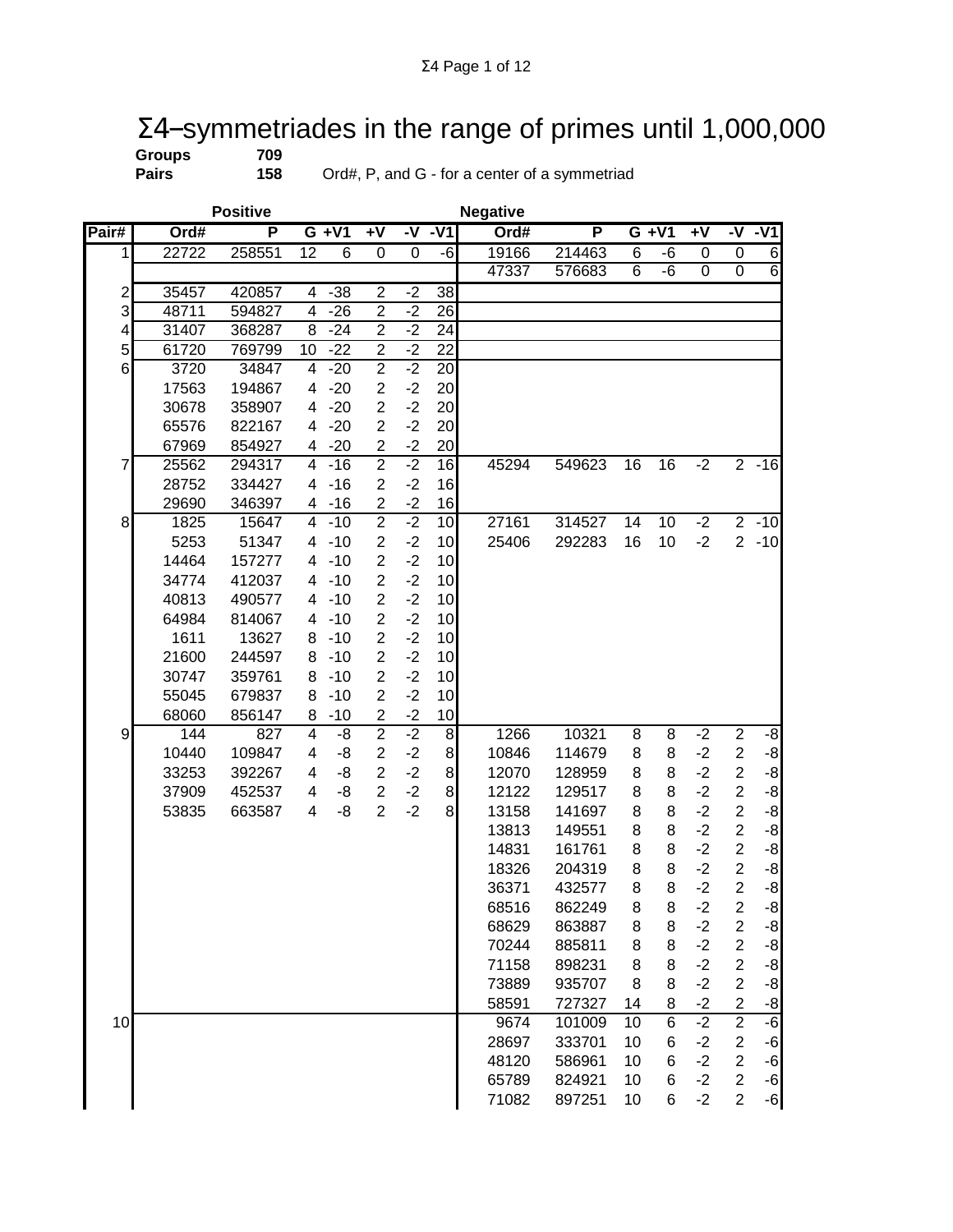Σ4 Page 2 of 12

| Pair# | Ord#         | P              |        | $G + V1$         | $+V$           | -V           | $-V1$                   | Ord#             | P      |                  | $G + V1$                | $+V$ | -V                      | $-V1$                          |
|-------|--------------|----------------|--------|------------------|----------------|--------------|-------------------------|------------------|--------|------------------|-------------------------|------|-------------------------|--------------------------------|
|       |              |                |        |                  |                |              |                         | 75066            | 952151 | 10               | 6                       | $-2$ | $\mathbf 2$             | $-6$                           |
| 11    | 5973         | 59077          | 8      | $-4$             | $\overline{2}$ | $-2$         | $\overline{4}$          | $\overline{771}$ | 5861   | 4                | $\overline{4}$          | $-2$ | $\overline{2}$          | $-4$                           |
|       | 6349         | 63361          | 8      | $-4$             | $\overline{2}$ | $-2$         | $\overline{\mathbf{4}}$ | 4685             | 45131  | 4                | 4                       | $-2$ | $\overline{c}$          | $-4$                           |
|       | 15726        | 172657         | 8      | $-4$             | $\overline{c}$ | $-2$         | $\overline{\mathbf{4}}$ | 5262             | 51431  | 4                | 4                       | $-2$ | $\overline{2}$          | $-4$                           |
|       | 44288        | 536227         | 8      | $-4$             | $\overline{c}$ | $-2$         | 4                       | 5536             | 54413  | 4                | 4                       | $-2$ | $\overline{2}$          | $-4$                           |
|       | 58488        | 726007         | 8      | $-4$             | $\overline{2}$ | $-2$         | $\overline{4}$          | 12219            | 130643 | 4                | 4                       | $-2$ | $\overline{2}$          | $-4$                           |
|       | 77382        | 984421         | 8      | $-4$             | $\overline{2}$ | $-2$         | 4                       | 20417            | 229763 | 4                | 4                       | $-2$ | $\overline{c}$          | $-4$                           |
|       | 27372        | 317189         | 10     | $-4$             | $\overline{2}$ | $-2$         | 4                       | 27714            | 321323 | 4                | 4                       | $-2$ | $\overline{c}$          | $-4$                           |
|       | 30869        | 361541         | 10     | $-4$             | $\overline{2}$ | $-2$         | $\overline{\mathbf{4}}$ | 63777            | 797561 | 4                | 4                       | $-2$ | $\overline{c}$          | $-4$                           |
|       | 39271        | 470531         | 10     | $-4$             | $\overline{2}$ | $-2$         | $\overline{\mathbf{4}}$ | 70063            | 883241 | 4                | 4                       | $-2$ | $\overline{c}$          | $-4$                           |
|       | 4871         | 47237          | 16     | $-4$             | $\overline{2}$ | $-2$         | $\overline{\mathbf{4}}$ | 4468             | 42727  | 8                | 4                       | $-2$ | $\overline{c}$          | $-4$                           |
|       | 75473        | 958007         | 16     | $-4$             | $\overline{2}$ | $-2$         | $\overline{4}$          | 5209             | 50857  | 8                | 4                       | $-2$ | $\overline{\mathbf{c}}$ | $-4$                           |
|       |              |                |        |                  |                |              |                         | 6391             | 63727  | 8                | 4                       | $-2$ | $\overline{c}$          | $-4$                           |
|       |              |                |        |                  |                |              |                         | 16723            | 184711 | 8                | 4                       | $-2$ | $\overline{2}$          | $-4$                           |
|       |              |                |        |                  |                |              |                         | 21455            | 242797 | 8                | 4                       | $-2$ | $\overline{2}$          | $-4$                           |
|       |              |                |        |                  |                |              |                         | 68367            | 860341 | 8                | 4                       | $-2$ | $\overline{c}$          | $-4$                           |
|       |              |                |        |                  |                |              |                         | 23703            | 270689 | 10               | 4                       | $-2$ | $\overline{c}$          | $-4$                           |
|       |              |                |        |                  |                |              |                         | 32043            | 376709 | 10               | $\overline{\mathbf{4}}$ | $-2$ | $\overline{2}$          | $-4$                           |
|       |              |                |        |                  |                |              |                         | 5105             | 49711  | 14               | 4                       | $-2$ | $\overline{c}$          | $-4$                           |
| 12    | 187          | 1117           | 8      | $\overline{0}$   | $\overline{2}$ | $-2$         | $\boldsymbol{0}$        | $\overline{39}$  | 167    | 4                | $\overline{0}$          | $-2$ | $\overline{2}$          | $\overline{0}$                 |
|       | 2680         | 24091          | 8      | $\boldsymbol{0}$ | $\overline{c}$ | $-2$         | $\overline{0}$          | 2275             | 20117  | 4                | $\mathbf 0$             | $-2$ | $\overline{c}$          | $\pmb{0}$                      |
|       | 4899         | 47521          | 8      | $\boldsymbol{0}$ | $\overline{c}$ | $-2$         | $\mathbf 0$             | 12030            | 128477 | 4                | 0                       | $-2$ | $\overline{c}$          | $\mathbf 0$                    |
|       | 11955        | 127657         | 8      | $\mathbf 0$      | $\overline{2}$ | $-2$         | $\mathbf 0$             | 25817            | 297617 | 4                | 0                       | $-2$ | $\overline{2}$          | $\mathbf 0$                    |
|       | 15129        | 165457         | 8      | $\mathbf 0$      | $\overline{2}$ | $-2$         | $\mathbf 0$             | 26596            | 307277 | 4                | 0                       | $-2$ | $\overline{c}$          | $\mathbf 0$                    |
|       | 20156        | 226657         | 8      | $\mathbf 0$      | $\overline{2}$ | $-2$         | $\overline{0}$          | 30008            | 350447 | 4                | 0                       | $-2$ | $\overline{c}$          | $\mathbf 0$                    |
|       | 34734        | 411577         | 8      | $\mathbf 0$      | $\overline{2}$ | $-2$         | $\mathbf 0$             | 30320            | 354317 | 4                | $\mathbf 0$             | $-2$ | $\overline{c}$          | $\pmb{0}$                      |
|       | 41639        | 501217         | 8      | $\mathbf 0$      | $\overline{2}$ | $-2$         | $\mathbf 0$             | 43931            | 531347 | 4                | 0                       | $-2$ | $\overline{c}$          | $\mathbf 0$                    |
|       | 43601        | 526951         | 8      | $\mathbf 0$      | $\overline{2}$ | $-2$         | $\mathbf 0$             | 48020            | 585737 | 4                | 0                       | $-2$ | 2                       |                                |
|       | 47046        | 572821         | 8      | $\mathbf 0$      | $\overline{c}$ | $-2$         | $\mathbf 0$             | 52813            | 649787 |                  | 0                       | $-2$ |                         | $\pmb{0}$                      |
|       | 47472        | 578497         | 8      | $\mathbf 0$      | $\overline{2}$ | $-2$         |                         | 64976            | 814007 | 4<br>4           | $\mathbf 0$             | $-2$ | 2<br>$\overline{c}$     | $\mathbf 0$<br>$\mathbf 0$     |
|       |              |                |        | $\boldsymbol{0}$ | $\overline{c}$ | $-2$         | $\boldsymbol{0}$        |                  |        |                  |                         |      |                         |                                |
| 13    | 59960<br>414 | 746191<br>2851 | 8<br>8 | $\overline{2}$   | $\overline{2}$ | $-2$         | $\overline{0}$<br>$-2$  | $\overline{1}4$  | 43     | $\overline{2}$   | $-2$                    | $-2$ | $\overline{c}$          | $\overline{2}$                 |
|       |              |                |        | $\overline{2}$   | $\overline{c}$ | $-2$         |                         |                  | 2689   |                  |                         | $-2$ |                         |                                |
|       | 1724         | 14731          | 8      |                  | $\overline{2}$ |              | $-2$                    | 391              |        | $\overline{c}$   | $-2$                    |      | $\overline{c}$          | $\overline{c}$                 |
|       | 3038         | 27817          | 8      | $\overline{2}$   |                | $-2$<br>$-2$ | $-2$                    | 3784             | 35533  | $\overline{2}$   | $-2$                    | $-2$ | $\overline{2}$          | $\mathbf{2}$<br>$\overline{2}$ |
|       | 4439         | 42451          | 8      | $\overline{2}$   | $\overline{2}$ |              | $-2$                    | 4442             | 42463  | $\overline{2}$   | $-2$                    | $-2$ | $\overline{2}$          |                                |
|       | 4863         | 47137          | 8      | $\boldsymbol{2}$ | $\overline{c}$ | $-2$         | $-2$                    | 4608             | 44269  | $\boldsymbol{2}$ | $-2$                    | $-2$ | $\boldsymbol{2}$        |                                |
|       | 7046         | 71161          | 8      | $\overline{c}$   | $\overline{c}$ | $-2$         | $-2$                    | 5665             | 55819  | $\boldsymbol{2}$ | $-2$                    | $-2$ | $\overline{c}$          |                                |
|       | 11139        | 118051         | 8      | $\overline{2}$   | $\overline{2}$ | $-2$         | $-2$                    | 9029             | 93493  | $\overline{2}$   | $-2$                    | $-2$ | $\overline{2}$          |                                |
|       | 12269        | 131311         | 8      | $\overline{c}$   | $\overline{2}$ | $-2$         | $-2$                    | 11208            | 118903 | $\overline{2}$   | $-2$                    | $-2$ | $\overline{c}$          |                                |
|       | 24027        | 274861         | 8      | $\overline{c}$   | $\overline{2}$ | $-2$         | $-2$                    | 17890            | 198829 | 2                | $-2$                    | $-2$ | $\overline{c}$          |                                |
|       | 29855        | 348451         | 8      | $\overline{c}$   | $\overline{2}$ | $-2$         | $-2$                    | 19755            | 221719 | 2                | $-2$                    | $-2$ | $\overline{c}$          |                                |
|       | 30937        | 362371         | 8      | $\overline{c}$   | $\overline{2}$ | $-2$         | $-2$                    | 20763            | 234193 | $\overline{2}$   | $-2$                    | $-2$ | $\overline{c}$          |                                |
|       | 36546        | 434821         | 8      | $\overline{c}$   | $\overline{2}$ | $-2$         | $-2$                    | 27119            | 313993 | $\overline{2}$   | $-2$                    | $-2$ | $\overline{2}$          |                                |
|       | 37337        | 444877         | 8      | $\overline{c}$   | $\overline{2}$ | $-2$         | $-2$                    | 33365            | 393583 | 2                | $-2$                    | $-2$ | $\overline{\mathbf{c}}$ |                                |
|       | 43895        | 530851         | 8      | $\overline{2}$   | $\overline{c}$ | $-2$         | $-2$                    | 46099            | 560239 | $\overline{c}$   | $-2$                    | $-2$ | $\overline{\mathbf{c}}$ |                                |
|       | 67216        | 844447         | 8      | $\overline{c}$   | $\overline{c}$ | $-2$         | $-2$                    | 54297            | 669859 | $\overline{2}$   | $-2$                    | $-2$ | $\overline{\mathbf{c}}$ |                                |
|       | 71108        | 897571         | 8      | $\overline{c}$   | $\overline{c}$ | $-2$         | $-2$                    | 2786             | 25247  | 4                | $-2$                    | $-2$ | $\overline{c}$          |                                |
|       | 73405        | 929077         | 8      | $\overline{c}$   | $\overline{2}$ | $-2$         | $-2$                    | 4380             | 41897  | 4                | $-2$                    | $-2$ | $\overline{\mathbf{c}}$ |                                |
|       | 10892        | 115237         | 14     | $\overline{c}$   | $\overline{2}$ | $-2$         | $-2$                    | 12695            | 136337 | 4                | $-2$                    | $-2$ | $\overline{\mathbf{c}}$ |                                |
|       | 63429        | 792907         | 14     | $\overline{c}$   | $\overline{2}$ | $-2$         | $-2$                    | 24906            | 285767 | 4                | $-2$                    | $-2$ | $\overline{c}$          |                                |
|       |              |                |        |                  |                |              |                         | 30935            | 362357 | 4                | $-2$                    | $-2$ | $\overline{2}$          |                                |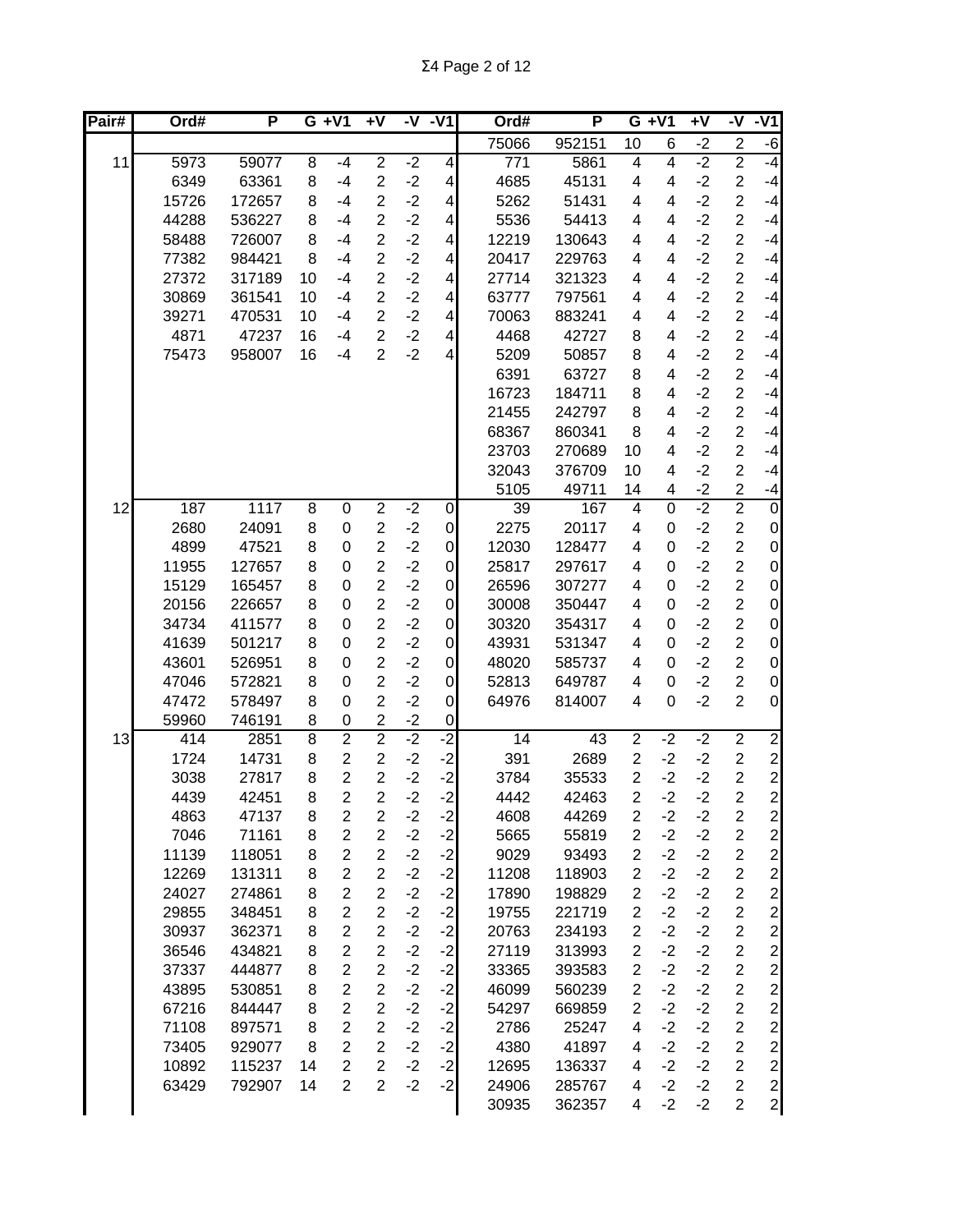| Pair# | Ord#  | P      | $G + V1$ |    | +٧                               |              | -V -V1    | Ord#  | P      |                | $G + V1$ | $\overline{+V}$ | -V                               | $-V1$           |
|-------|-------|--------|----------|----|----------------------------------|--------------|-----------|-------|--------|----------------|----------|-----------------|----------------------------------|-----------------|
|       |       |        |          |    |                                  |              |           | 35350 | 419477 | 4              | $-2$     | $-2$            | $\overline{c}$                   | $\mathbf{2}$    |
|       |       |        |          |    |                                  |              |           | 37339 | 444887 | 4              | $-2$     | $-2$            | $\boldsymbol{2}$                 |                 |
|       |       |        |          |    |                                  |              |           | 65827 | 825347 | 4              | $-2$     | $-2$            | $\overline{2}$                   | $\frac{2}{2}$   |
|       |       |        |          |    |                                  |              |           | 17714 | 196717 | 8              | $-2$     | $-2$            | $\overline{\mathbf{c}}$          | $\overline{a}$  |
|       |       |        |          |    |                                  |              |           | 31152 | 365137 | 8              | $-2$     | $-2$            | $\overline{c}$                   | $\mathbf{2}$    |
|       |       |        |          |    |                                  |              |           | 32127 | 377779 | 8              | $-2$     | $-2$            | $\overline{\mathbf{c}}$          | $\mathbf{2}$    |
|       |       |        |          |    |                                  |              |           | 38359 | 458629 | 8              | $-2$     | $-2$            | $\overline{c}$                   | $\mathbf{2}$    |
|       |       |        |          |    |                                  |              |           | 49887 | 610447 | 8              | $-2$     | $-2$            | $\overline{c}$                   | $\overline{c}$  |
|       |       |        |          |    |                                  |              |           | 55232 | 682237 | 8              | $-2$     | $-2$            | $\overline{c}$                   | $\overline{2}$  |
| 14    | 158   | 929    | 10       | 4  | $\overline{c}$                   | $-2$         | -4        | 20363 | 229189 | 8              | $-4$     | $-2$            | $\overline{2}$                   | $\overline{4}$  |
|       | 31373 | 367841 | 10       | 4  | $\overline{2}$                   | $-2$         | $-4$      | 52868 | 650599 | 8              | $-4$     | $-2$            | $\overline{2}$                   | $\overline{4}$  |
|       | 35416 | 420341 | 10       | 4  | $\overline{2}$                   | $-2$         | -4        |       |        |                |          |                 |                                  |                 |
|       | 44737 | 542141 | 10       | 4  | $\overline{2}$                   | $-2$         | $-4$      |       |        |                |          |                 |                                  |                 |
|       | 62865 | 785321 | 10       | 4  | $\overline{2}$                   | $-2$         | -4        |       |        |                |          |                 |                                  |                 |
|       | 63816 | 798089 | 10       | 4  | $\overline{2}$                   | $-2$         | -4        |       |        |                |          |                 |                                  |                 |
|       | 77287 | 983141 | 10       | 4  | $\overline{2}$                   | $-2$         | $-4$      |       |        |                |          |                 |                                  |                 |
|       | 1604  | 13553  | 16       | 4  | $\overline{2}$                   | $-2$         | $-4$      |       |        |                |          |                 |                                  |                 |
|       | 36182 | 430319 | 16       | 4  | $\overline{2}$<br>$\overline{2}$ | $-2$<br>$-2$ | $-4$      |       |        |                |          |                 |                                  |                 |
| 15    | 66824 | 839051 | 22       | 4  |                                  |              | $-4$      | 4274  | 40823  | 4              | -6       | $-2$            | $\overline{2}$                   | 6               |
|       |       |        |          |    |                                  |              |           | 7961  | 81353  | 4              | -6       | $-2$            | $\overline{\mathbf{c}}$          | $6 \mid$        |
|       |       |        |          |    |                                  |              |           | 18126 | 201791 | 4              | -6       | $-2$            | $\overline{c}$                   | $6 \mid$        |
|       |       |        |          |    |                                  |              |           | 23180 | 264353 | 4              | -6       | $-2$            | $\overline{\mathbf{c}}$          | 6               |
|       |       |        |          |    |                                  |              |           | 27094 | 313721 | 4              | -6       | $-2$            | $\overline{c}$                   | 6               |
|       |       |        |          |    |                                  |              |           | 29173 | 339821 | 4              | -6       | $-2$            | $\overline{c}$                   | $6 \mid$        |
|       |       |        |          |    |                                  |              |           | 31240 | 366221 | 4              | -6       | $-2$            | $\overline{c}$                   | $6 \mid$        |
|       |       |        |          |    |                                  |              |           | 57145 | 707933 | 4              | -6       | $-2$            | $\overline{c}$                   | $6 \mid$        |
|       |       |        |          |    |                                  |              |           | 58948 | 732191 | 4              | -6       | $-2$            | $\overline{2}$                   | $6\vert$        |
|       |       |        |          |    |                                  |              |           | 59485 | 739373 | 4              | -6       | $-2$            | $\overline{\mathbf{c}}$          | $6 \mid$        |
|       |       |        |          |    |                                  |              |           | 68776 | 865751 | 4              | -6       | $-2$            | $\overline{2}$                   | $6 \mid$        |
|       |       |        |          |    |                                  |              |           | 69166 | 870911 | 4              | -6       | $-2$            | $\overline{c}$                   | $6 \overline{}$ |
| 16    | 7162  | 72367  | 14       | 8  | $\overline{2}$                   | $-2$         | -8        | 4820  | 46643  | 4              | -8       | $-2$            | $\overline{2}$                   | $\bf{8}$        |
|       | 39169 | 469267 | 14       | 8  | $\overline{2}$                   | $-2$         | -8        | 8795  | 90911  | 4              | -8       | $-2$            | $\boldsymbol{2}$                 | $\bf{8}$        |
|       | 41860 | 504337 | 14       | 8  | $\overline{2}$                   | $-2$         | -8        | 18425 | 205487 | 4              | -8       | $-2$            | $\overline{c}$                   | $\bf{8}$        |
|       | 68023 | 855697 | 14       | 8  | $\overline{2}$                   | $-2$         | $-8$      | 20063 | 225503 | 4              | -8       | $-2$            | $\overline{2}$                   | 8 <sup>1</sup>  |
|       | 56335 | 697049 | 16       | 8  | 2                                | $-2$         | $-8$      | 46084 | 560117 | 4              | -8       | $-2$            | $\overline{\mathbf{c}}$          | 8 <sup>0</sup>  |
|       | 64723 | 810473 | 16       | 8  | $\overline{2}$                   | $-2$         | $-8$      | 67653 | 850397 | 4              | -8       | $-2$            | $\overline{2}$                   | 8 <sup>1</sup>  |
|       | 70989 | 895861 | 20       | 8  | $\overline{2}$                   | $-2$         | $-8$      | 71563 | 904097 | 4              | -8       | $-2$            | $\overline{2}$                   | 8 <sup>1</sup>  |
|       |       |        |          |    |                                  |              |           | 74444 | 943367 | 4              | -8       | $-2$            | $\overline{2}$                   | 8 <sup>1</sup>  |
|       |       |        |          |    |                                  |              |           | 46062 | 559849 | 8              | -8       | $-2$            | $\overline{2}$                   | 8 <sup>1</sup>  |
| 17    | 77220 | 982133 | 16       | 10 | $\overline{2}$                   | $-2$         | $-10$     | 65    | 313    | $\overline{2}$ | $-10$    | $-2$            | $\overline{2}$                   | 10              |
|       | 77449 | 985433 | 16       | 10 | $\overline{2}$                   |              | $-2 - 10$ | 149   | 859    | $\overline{c}$ | $-10$    | $-2$            | $\overline{c}$                   | 10              |
|       | 67675 | 850781 | 28       | 10 | $\overline{2}$                   |              | $-2 - 10$ | 1041  | 8293   | $\overline{2}$ | $-10$    | $-2$            | $\overline{2}$                   | 10              |
|       |       |        |          |    |                                  |              |           | 12703 | 136399 | $\overline{2}$ | $-10$    | $-2$            | $\overline{2}$                   | 10 <sub>1</sub> |
|       |       |        |          |    |                                  |              |           | 29445 | 343309 | $\overline{2}$ | $-10$    | $-2$            | $\overline{2}$                   | 10 <sub>1</sub> |
|       |       |        |          |    |                                  |              |           | 33321 | 393079 | $\overline{2}$ | $-10$    | $-2$            | $\overline{2}$                   | 10              |
|       |       |        |          |    |                                  |              |           | 44863 | 543793 | $\overline{2}$ | $-10$    | $-2$            | $\overline{2}$                   | 10              |
|       |       |        |          |    |                                  |              |           | 54674 | 674833 | $\overline{2}$ | $-10$    | $-2$            | $\overline{2}$                   | 10              |
|       |       |        |          |    |                                  |              |           | 58440 | 725323 | $\overline{2}$ | $-10$    | $-2$            | $\overline{2}$                   | 10              |
|       |       |        |          |    |                                  |              |           | 75163 | 953503 |                | $2 - 10$ | $-2$<br>$-2$    | $\overline{2}$<br>$\overline{2}$ | 10<br>12        |
| 18    |       |        |          |    |                                  |              |           | 10883 | 115127 |                | $4 - 12$ |                 |                                  |                 |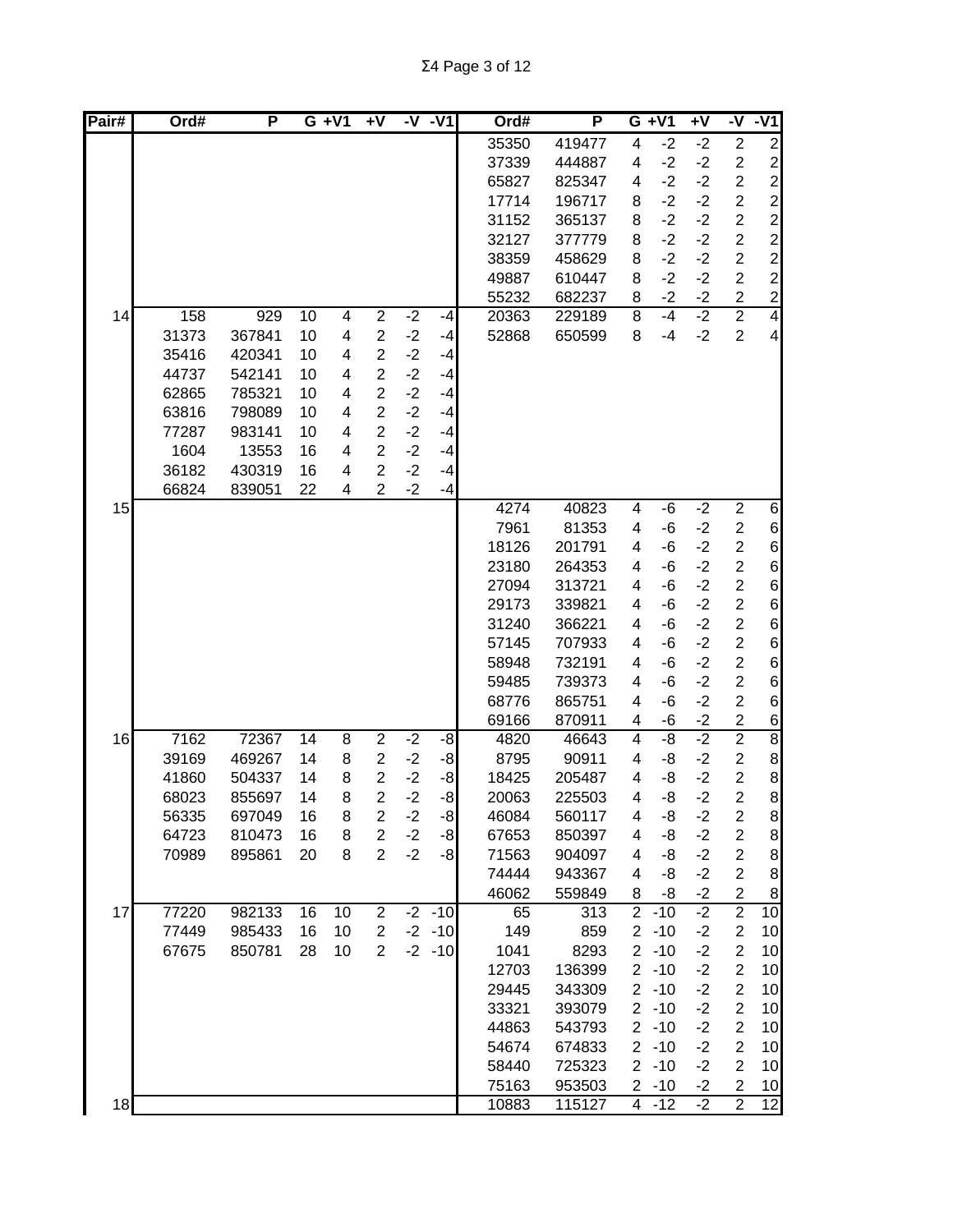| Pair# | Ord#  | P      |                | $G + V1$        | +٧                      |      | $-V - V1$      | Ord#            | P               |                         | $G + V1$         | $+V$ |                         | $-V - V1$           |
|-------|-------|--------|----------------|-----------------|-------------------------|------|----------------|-----------------|-----------------|-------------------------|------------------|------|-------------------------|---------------------|
| 19    | 49324 | 602929 | 20             | 14              | $\overline{2}$          | $-2$ | $-14$          |                 |                 |                         |                  |      |                         |                     |
|       | 53681 | 661459 | 20             | 14              | $\overline{2}$          | $-2$ | $-14$          |                 |                 |                         |                  |      |                         |                     |
|       | 61603 | 768241 | 20             | 14              | 2                       | $-2$ | $-14$          |                 |                 |                         |                  |      |                         |                     |
| 20    |       |        |                |                 |                         |      |                | 45557           | 553099          | $\overline{2}$          | $-16$            | $-2$ | $\overline{2}$          | 16                  |
| 21    | 70917 | 894973 | 26             | 18              | $\overline{c}$          | $-2$ | $-18$          | 12798           | 137447          | $\overline{\mathbf{4}}$ | $-18$            | $-2$ | $\overline{2}$          | 18                  |
| 22    | 43121 | 520813 | 26             | $\overline{20}$ | $\overline{2}$          | $-2$ | $-20$          | 17316           | 191833          | $\overline{2}$          | $-20$            | $-2$ | $\overline{2}$          | 20                  |
|       |       |        |                |                 |                         |      |                | 62116           | 775157          | 4                       | $-20$            | $-2$ | $\overline{c}$          | 20                  |
| 23    |       |        |                |                 |                         |      |                | 71027           | 896449          | $\overline{2}$          | $-22$            | $-2$ | $\overline{2}$          | $\overline{22}$     |
| 24    | 57348 | 710569 | $\overline{8}$ | $-22$           | $\overline{4}$          | $-4$ | 22             |                 |                 |                         |                  |      |                         |                     |
| 25    | 32967 | 388789 | 8              | $-16$           | $\overline{4}$          | $-4$ | 16             | 15689           | 172259          | 16                      | 16               | $-4$ | $\overline{4}$          | $-16$               |
| 26    | 11264 | 119627 | 10             | $-14$           | 4                       | $-4$ | 14             |                 |                 |                         |                  |      |                         |                     |
| 27    | 64935 | 813377 | 10             | $-12$           | 4                       | $-4$ | 12             |                 |                 |                         |                  |      |                         |                     |
| 28    | 7383  | 74869  | 8              | $-10$           | $\overline{\mathbf{4}}$ | $-4$ | 10             |                 |                 |                         |                  |      |                         |                     |
|       | 14055 | 152389 | 8              | $-10$           | 4                       | $-4$ | 10             |                 |                 |                         |                  |      |                         |                     |
|       | 18140 | 201919 | 8              | $-10$           | 4                       | $-4$ | 10             |                 |                 |                         |                  |      |                         |                     |
|       | 18820 | 210139 | 8              | $-10$           | 4                       | $-4$ | 10             |                 |                 |                         |                  |      |                         |                     |
|       | 58726 | 729199 | 8              | $-10$           | 4                       | $-4$ | 10             |                 |                 |                         |                  |      |                         |                     |
| 29    | 25221 | 289967 | 10             | -8              | 4                       | $-4$ | 8              | 24449           | 280207          | 8                       | 8                | $-4$ | 4                       | -8                  |
|       | 38725 | 463643 | 10             | -8              | 4                       | $-4$ | $\bf{8}$       | 47123           | 573871          | 8                       | 8                | $-4$ | 4                       | $-8$                |
|       | 45219 | 548687 | 10             | -8              | 4                       | $-4$ | $\bf{8}$       | 50413           | 617257          | 8                       | 8                | $-4$ | 4                       | $-8$                |
|       | 48049 | 586067 | 10             | -8              | 4                       | $-4$ | 8              | 77453           | 985471          | 8                       | 8                | -4   | $\overline{\mathbf{4}}$ | $-8$                |
|       | 55424 | 684857 | 16             | -8              | 4                       | $-4$ | 8              | 22449           | 255107          | 10                      | 8                | $-4$ | $\overline{\mathbf{4}}$ | $-8$                |
|       |       |        |                |                 |                         |      |                | 25093           | 288413          | 10                      | 8                | $-4$ | $\overline{\mathbf{4}}$ | $-8$                |
|       |       |        |                |                 |                         |      |                | 39181           | 469411          | 14                      | 8                | $-4$ | $\overline{\mathbf{4}}$ | $-8$                |
| 30    | 37684 | 449689 | $\overline{8}$ | $-2$            | 4                       | $-4$ | $\overline{2}$ | $\overline{11}$ | $\overline{31}$ | $\overline{2}$          | $\overline{2}$   | $-4$ | $\overline{4}$          | $-2$                |
|       | 40636 | 488329 | 8              | $-2$            | 4                       | $-4$ | $\mathbf{2}$   | 210             | 1291            | $\overline{c}$          | $\overline{c}$   | $-4$ | 4                       | $-2$                |
|       | 42889 | 517729 | 8              | $-2$            | 4                       | $-4$ | $\mathbf{2}$   | 769             | 5851            | $\overline{c}$          | $\overline{c}$   | $-4$ | $\overline{\mathbf{4}}$ | $-2$                |
|       | 47344 | 576739 | 8              | $-2$            | 4                       | $-4$ | $\mathbf{2}$   | 3474            | 32371           | $\overline{c}$          | $\overline{c}$   | $-4$ | $\overline{\mathbf{4}}$ | $-2$                |
|       | 3823  | 35993  | 10             | $-2$            | 4                       | $-4$ | $\mathbf{2}$   | 7483            | 75991           | $\overline{2}$          | $\overline{2}$   | $-4$ | $\overline{\mathbf{4}}$ | $-2$                |
|       | 6205  | 61667  | 10             | $-2$            | 4                       | $-4$ | $\mathbf{2}$   | 8600            | 88801           | $\overline{2}$          | $\overline{c}$   | $-4$ | $\overline{\mathbf{4}}$ | $-2$                |
|       | 38490 | 460403 | 10             | $-2$            | 4                       | $-4$ | $\overline{a}$ | 10724           | 113161          | $\overline{2}$          | $\overline{c}$   | $-4$ | 4                       | $-2$                |
|       | 43963 | 531857 | 10             | $-2$            | 4                       | $-4$ | $\overline{c}$ | 12892           | 138571          | $\overline{2}$          | $\overline{c}$   | $-4$ | 4                       | $-2$                |
|       | 66360 | 832607 | 10             | $-2$            | 4                       | $-4$ | $\overline{c}$ | 20419           | 229771          | $\overline{2}$          | $\overline{2}$   | -4   | 4                       | $-2$                |
|       | 70668 | 891587 | 10             | $-2$            | 4                       | -4   | $\mathbf{z}$   | 21792           | 246931          | $\overline{2}$          | $\overline{2}$   | $-4$ | 4                       | $-2$                |
|       | 77380 | 984407 | 10             | $-2$            | 4                       | $-4$ | $\overline{2}$ | 30575           | 357661          | $\overline{2}$          | $\overline{2}$   | $-4$ | 4                       | $-2$                |
|       | 45210 | 548557 | 14             | $-2$            | 4                       | -4   | $\mathbf{2}$   | 36425           | 433261          | $\overline{c}$          | $\boldsymbol{2}$ | $-4$ | 4                       | $-2$                |
|       | 46219 | 561997 | 14             | $-2$            | 4                       | $-4$ | $\overline{2}$ | 38533           | 460981          | $\boldsymbol{2}$        | $\overline{c}$   | $-4$ | 4                       | $-2$                |
|       |       |        |                |                 |                         |      |                | 48362           | 590131          | $\overline{2}$          | $\boldsymbol{2}$ | $-4$ | 4                       | $-2$                |
|       |       |        |                |                 |                         |      |                | 48796           | 595951          | $\overline{2}$          | $\overline{c}$   | $-4$ | 4                       | $-2$                |
|       |       |        |                |                 |                         |      |                | 66861           | 839611          | $\overline{2}$          | $\overline{c}$   | $-4$ | 4                       | $-2$                |
|       |       |        |                |                 |                         |      |                | 68027           | 855721          | $\overline{2}$          | $\overline{2}$   | $-4$ | 4                       | $-2$                |
|       |       |        |                |                 |                         |      |                | 49382           | 603769          | 8                       | $\boldsymbol{2}$ | -4   | $\overline{\mathbf{4}}$ | $-2$                |
| 31    | 38258 | 457229 | 16             | $\mathsf 0$     | $\overline{\mathbf{4}}$ | $-4$ | $\overline{0}$ | 110             | 601             | $\overline{2}$          | $\overline{0}$   | $-4$ | $\overline{4}$          | $\overline{0}$      |
|       |       |        |                |                 |                         |      |                | 2209            | 19471           | $\overline{\mathbf{c}}$ | 0                | $-4$ | 4                       | $\mathbf 0$         |
|       |       |        |                |                 |                         |      |                | 9700            | 101281          | $\overline{c}$          | 0                | $-4$ | $\overline{\mathbf{4}}$ | $\mathbf 0$         |
|       |       |        |                |                 |                         |      |                | 16324           | 179821          | $\overline{2}$          | $\mathbf 0$      | $-4$ | $\overline{\mathbf{4}}$ | $\mathbf 0$         |
|       |       |        |                |                 |                         |      |                | 17445           | 193381          | $\overline{2}$          | $\mathbf 0$      | $-4$ | $\overline{\mathbf{4}}$ | $\mathbf 0$         |
|       |       |        |                |                 |                         |      |                | 23483           | 267901          | $\overline{2}$          | 0                | $-4$ | 4                       | $\mathsf{O}\xspace$ |
|       |       |        |                |                 |                         |      |                | 26201           | 302581          | $\overline{2}$          | 0                | $-4$ | 4                       | $\mathbf 0$         |
|       |       |        |                |                 |                         |      |                | 29523           | 344251          | $\overline{2}$          | 0                | $-4$ | 4                       | $\mathsf{O}\xspace$ |
|       |       |        |                |                 |                         |      |                | 34469           | 408211          | $\overline{2}$          | 0                | $-4$ | 4                       | $\overline{0}$      |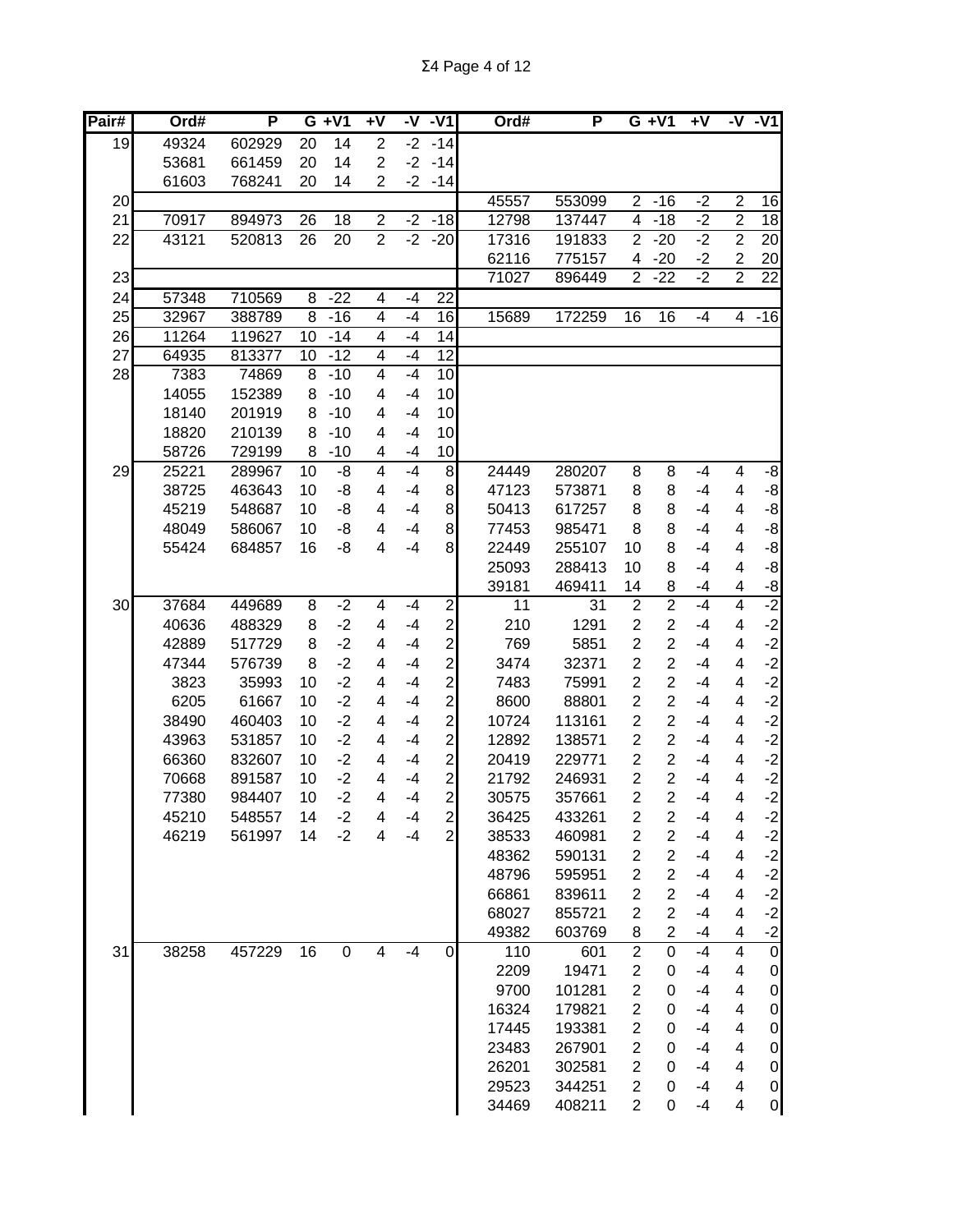| Pair# | Ord#  | P      |                 | $G + V1$       | +۷ |                | -V -V1      |       | Ord# | P      |                | $G + V1$       | $\overline{+V}$ | -V                      | $-V1$                    |
|-------|-------|--------|-----------------|----------------|----|----------------|-------------|-------|------|--------|----------------|----------------|-----------------|-------------------------|--------------------------|
|       |       |        |                 |                |    |                |             | 37164 |      | 442831 | $\overline{2}$ | $\mathbf 0$    | $-4$            | 4                       | $\overline{0}$           |
|       |       |        |                 |                |    |                |             | 40192 |      | 482401 | $\overline{2}$ | 0              | $-4$            | 4                       | $\overline{0}$           |
|       |       |        |                 |                |    |                |             | 44294 |      | 536281 | $\overline{2}$ | 0              | $-4$            | 4                       | $\overline{0}$           |
|       |       |        |                 |                |    |                |             | 53028 |      | 652741 | $\overline{2}$ | $\mathbf 0$    | -4              | 4                       | $\overline{0}$           |
| 32    | 7665  | 78031  | 14              | $\overline{2}$ | 4  | $-4$           | $-2$        |       | 2453 | 21863  | 4              | $-2$           | $-4$            | 4                       | $\overline{2}$           |
|       | 17394 | 192781 | 14              | $\overline{2}$ | 4  | $-4$           | $-2$        | 10472 |      | 110273 | 4              | $-2$           | $-4$            | 4                       | $\mathbf{2}$             |
|       | 45783 | 556243 | 14              | $\overline{2}$ | 4  | $-4$           | $-2$        | 30521 |      | 356981 | 4              | $-2$           | $-4$            | 4                       | $\mathbf{2}$             |
|       | 52646 | 647641 | 14              | $\overline{2}$ | 4  | $-4$           | $-2$        | 31618 |      | 371303 | 4              | $-2$           | $-4$            | 4                       | $\overline{c}$           |
|       | 53766 | 662671 | 14              | $\overline{2}$ | 4  | -4             | $-2$        | 52295 |      | 643043 | 4              | $-2$           | -4              | 4                       | $\frac{2}{2}$            |
|       | 74254 | 940903 | 14              | 2              | 4  | -4             | $-2$        | 59195 |      | 735443 | 4              | $-2$           | -4              | 4                       |                          |
| 33    | 25998 | 300007 | 14              | 4              | 4  | $-4$           | $-4$        | 11421 |      | 121351 | $\overline{2}$ | $-4$           | $-4$            | $\overline{\mathbf{4}}$ | $\overline{4}$           |
|       | 30359 | 354779 | 16              | 4              | 4  | -4             | $-4$        | 25442 |      | 292711 | $\overline{2}$ | -4             | -4              | 4                       | $\overline{\mathbf{4}}$  |
|       | 39411 | 472289 | 16              | 4              | 4  | $-4$           | -4          | 38395 |      | 459031 | $\overline{2}$ | -4             | $-4$            | 4                       | $\overline{\mathbf{4}}$  |
|       |       |        |                 |                |    |                |             | 63383 |      | 792301 | $\overline{2}$ | -4             | $-4$            | 4                       | $\overline{\mathcal{A}}$ |
|       |       |        |                 |                |    |                |             | 73116 |      | 925081 | $\overline{2}$ | -4             | $-4$            | 4                       | 4                        |
|       |       |        |                 |                |    |                |             | 48538 |      | 592601 | 4              | -4             | $-4$            | 4                       | 4                        |
|       |       |        |                 |                |    |                |             | 77957 |      | 992441 | 4              | -4             | $-4$            | 4                       | 4                        |
| 34    |       |        |                 |                |    |                |             | 10378 |      | 109141 | $\overline{2}$ | $-6$           | $-4$            | $\overline{4}$          | 6                        |
|       |       |        |                 |                |    |                |             | 12183 |      | 130261 | $\overline{2}$ | -6             | $-4$            | 4                       | $6 \mid$                 |
|       |       |        |                 |                |    |                |             | 16360 |      | 180241 | $\overline{2}$ | -6             | $-4$            | 4                       | $6 \mid$                 |
|       |       |        |                 |                |    |                |             | 41940 |      | 505321 | $\overline{2}$ | $-6$           | $-4$            | 4                       | $6 \mid$                 |
|       |       |        |                 |                |    |                |             | 43823 |      | 529981 | $\overline{2}$ | -6             | -4              | 4                       | 6                        |
|       |       |        |                 |                |    |                |             | 77925 |      | 991981 | $\overline{2}$ | $-6$           | -4              | 4                       | $6 \mid$                 |
| 35    | 8129  | 83257  | $\overline{14}$ | $\overline{8}$ | 4  | $-4$           | -8          |       |      |        |                |                |                 |                         |                          |
|       | 61731 | 769987 | 14              | 8              | 4  | $-4$           | $-8$        |       |      |        |                |                |                 |                         |                          |
|       | 72728 | 919927 | 14              | 8              | 4  | $-4$           | -8          |       |      |        |                |                |                 |                         |                          |
| 36    | 14747 | 160739 | 16              | 10             | 4  | -4             | $-10$       | 48782 |      | 595711 | $\overline{2}$ | $-10$          | $-4$            | 4                       | 10 <sup>1</sup>          |
|       | 25361 | 291677 | 16              | 10             | 4  | $-4$           | $-10$       | 74151 |      | 939443 | 4              | $-10$          | $-4$            | 4                       | 10 <sub>1</sub>          |
|       | 27227 | 315437 | 16              | 10             | 4  | $-4$           | $-10$       |       |      |        |                |                |                 |                         |                          |
|       | 27188 | 314879 | 28              | 10             | 4  | -4             | $-10$       |       |      |        |                |                |                 |                         |                          |
| 37    |       |        |                 |                |    |                |             | 61462 |      | 766321 | 8              | $-12$          | $-4$            | 4                       | 12                       |
| 38    |       |        |                 |                |    |                |             | 52358 |      | 643961 | $\overline{4}$ | $-14$          | $-4$            | $\overline{4}$          | 14                       |
|       |       |        |                 |                |    |                |             | 60385 |      | 751913 | 4              | $-14$          | -4              | 4                       | 14                       |
| 39    | 21561 | 244199 | 22              | 16             | 4  | $-4$           | $-16$       | 13691 |      | 148201 | $\overline{2}$ | $-16$          | $-4$            | $\overline{4}$          | $\overline{16}$          |
|       | 28230 | 327779 | 22              | 16             | 4  | $-4$           | $-16$       | 71522 |      | 903451 | $\overline{2}$ | $-16$          | -4              | 4                       | 16                       |
|       | 62177 | 776099 | 22              | 16             | 4  | -4             | $-16$       |       |      |        |                |                |                 |                         |                          |
| 40    |       |        |                 |                |    |                |             | 66553 |      | 835321 | 2              | $-36$          | $-4$            | 4                       | 36                       |
| 41    | 20105 | 226001 | 12              | $\overline{0}$ | 6  | $-\sqrt{6}$    | $\mathbf 0$ | 21829 |      | 247439 | $\overline{6}$ | $\overline{0}$ | $-6$            | 6                       | $\overline{0}$           |
|       | 35628 | 423121 | 12              | 0              | 6  | $-6$           | $\mathbf 0$ | 66007 |      | 827809 | 6              | $\pmb{0}$      | $-6$            | 6                       | $\overline{0}$           |
| 42    | 58430 | 725159 | 10              | $-26$          | 8  | -8             | 26          |       |      |        |                |                |                 |                         |                          |
| 43    | 47646 | 580807 |                 | 14 - 18        | 8  | -8             | 18          |       |      |        |                |                |                 |                         |                          |
| 44    |       |        |                 |                |    |                |             | 22628 |      | 257381 | 10             | 16             | -8              | 8                       | $-16$                    |
|       |       |        |                 |                |    |                |             | 24325 |      | 278591 | 10             | 16             | -8              |                         | $8 - 16$                 |
| 45    | 34028 | 402341 |                 | $10 - 14$      | 8  | -8             | 14          |       |      |        |                |                |                 |                         |                          |
|       | 46519 | 565919 |                 | $10 - 14$      | 8  | -8             | 14          |       |      |        |                |                |                 |                         |                          |
| 46    | 55981 | 692347 |                 | $14 - 12$      | 8  | $-\frac{8}{3}$ | 12          |       |      |        |                |                |                 |                         |                          |
| 47    | 69207 | 871613 |                 | $16 - 10$      | 8  | -8             | 10          |       | 472  | 3347   | 4              | 10             | -8              |                         | $8 - 10$                 |
|       |       |        |                 |                |    |                |             |       | 3684 | 34487  | 4              | 10             | -8              |                         | $8 - 10$                 |
|       |       |        |                 |                |    |                |             | 29464 |      | 343547 | 4              | 10             | -8              | 8                       | $-10$                    |
|       |       |        |                 |                |    |                |             | 50320 |      | 616157 | 4              | 10             | -8              | 8                       | $-10$                    |
|       |       |        |                 |                |    |                |             | 52784 |      | 649487 | 4              | 10             | -8              |                         | $8 - 10$                 |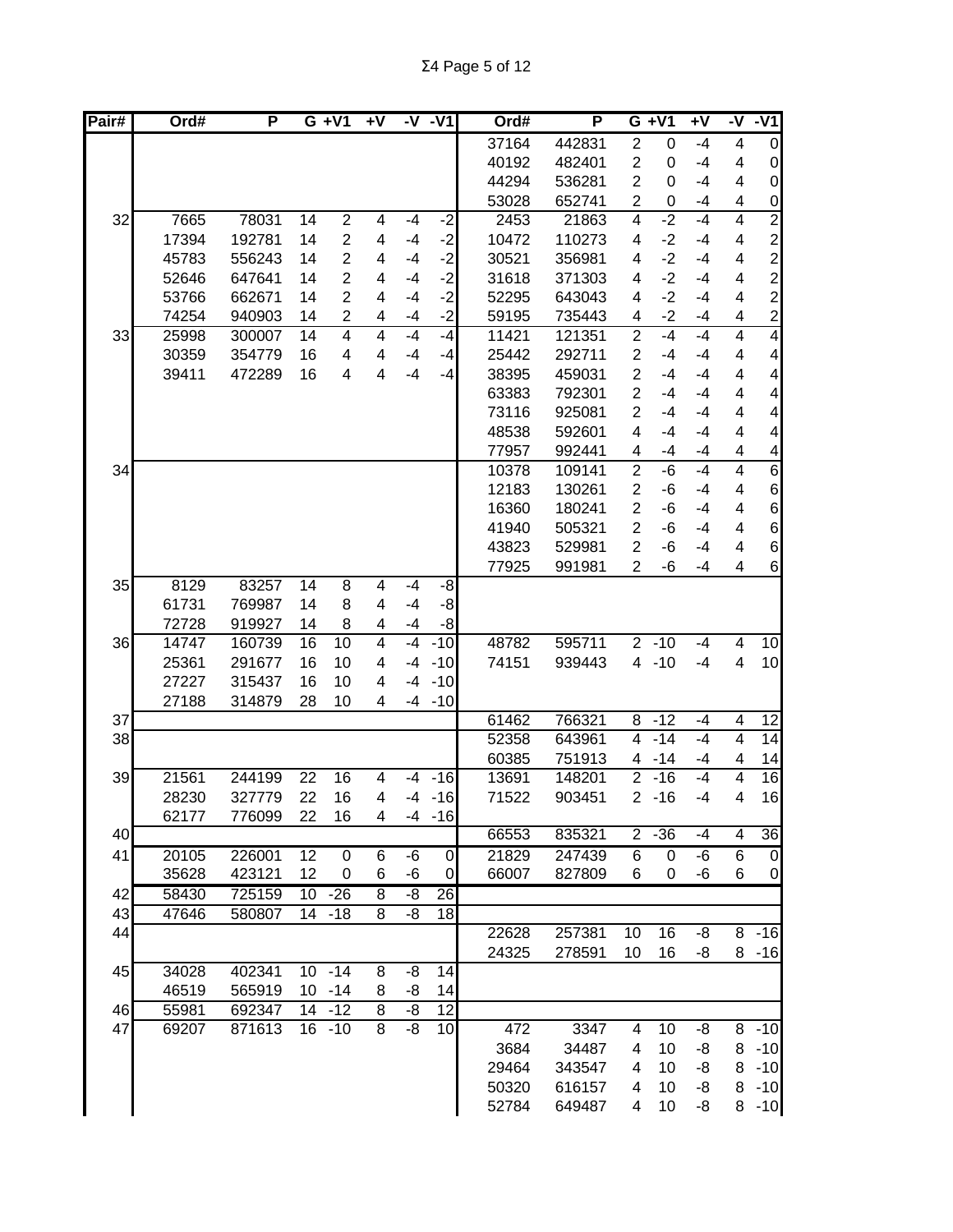| Pair# | Ord#  | Ρ      |                 | $G + VI$       | $+V$           | $-V - V1$             |                          | Ord#  | P      |                | $G + V1$         | Ŧ٨             |                | $-V - V1$                |
|-------|-------|--------|-----------------|----------------|----------------|-----------------------|--------------------------|-------|--------|----------------|------------------|----------------|----------------|--------------------------|
|       |       |        |                 |                |                |                       |                          | 66756 | 838157 | 4              | 10               | -8             | 8              | $-10$                    |
|       |       |        |                 |                |                |                       |                          | 11438 | 121531 | 8              | 10               | -8             | 8              | $-10$                    |
|       |       |        |                 |                |                |                       |                          | 19300 | 216157 | 8              | 10               | -8             | 8              | $-10$                    |
| 48    |       |        |                 |                |                |                       |                          | 33133 | 390791 | 10             | $6\phantom{1}6$  | $-\frac{8}{5}$ | 8              | $-6$                     |
|       |       |        |                 |                |                |                       |                          | 39859 | 478139 | 10             | 6                | -8             | 8              | $-6$                     |
| 49    | 35    | 149    | 10              | $-4$           | 8              | -8                    | $\overline{\mathbf{4}}$  | 1436  | 11971  | $\overline{2}$ | $\overline{4}$   | $-8$           | $\overline{8}$ | $-4$                     |
|       | 173   | 1031   | 10              | $-4$           | 8              | -8                    | $\overline{\mathcal{A}}$ | 18589 | 207481 | $\overline{c}$ | 4                | -8             | 8              | $-4$                     |
|       | 2054  | 17921  | 10              | $-4$           | 8              | -8                    | 4                        | 53459 | 658591 | $\overline{2}$ | 4                | -8             | 8              | $-4$                     |
|       | 4187  | 39839  | 10              | $-4$           | 8              | -8                    | $\overline{\mathbf{4}}$  | 66968 | 841081 | $\overline{2}$ | 4                | -8             | 8              | $-4$                     |
|       | 8510  | 87641  | 10              | $-4$           | 8              | -8                    | $\overline{\mathbf{4}}$  | 69802 | 879691 | $\overline{2}$ | 4                | -8             | 8              | $-4$                     |
|       | 9350  | 97169  | 10              | $-4$           | 8              | -8                    | 4                        | 3880  | 36587  | 4              | 4                | -8             | 8              | $-4$                     |
|       | 16430 | 181211 | 10              | $-4$           | 8              | -8                    | 4                        | 14413 | 156707 | 4              | 4                | -8             | 8              | $-4$                     |
|       | 18682 | 208511 | 10              | $-4$           | 8              | -8                    | 4                        | 21360 | 241667 | 4              | 4                | -8             | 8              | $-4$                     |
|       | 24088 | 275591 | 10              | $-4$           | 8              | -8                    | 4                        | 41187 | 495437 | 4              | 4                | -8             | 8              | $-4$                     |
|       | 26685 | 308519 | 10              | $-4$           | 8              | -8                    | $\overline{\mathbf{4}}$  |       |        |                |                  |                |                |                          |
|       | 36150 | 429899 | 10              | $-4$           | 8              | -8                    | $\overline{\mathbf{4}}$  |       |        |                |                  |                |                |                          |
|       | 58754 | 729569 | 10              | $-4$           | 8              | -8                    | $\overline{4}$           |       |        |                |                  |                |                |                          |
|       | 59687 | 742211 | 10              | $-4$           | 8              | -8                    | $\vert 4 \vert$          |       |        |                |                  |                |                |                          |
|       | 64430 | 806381 | 10              | $-4$           | 8              | -8                    | $\overline{4}$           |       |        |                |                  |                |                |                          |
|       | 64559 | 808361 | 10              | $-4$           | 8              | -8                    | $\overline{\mathbf{4}}$  |       |        |                |                  |                |                |                          |
|       | 76008 | 965189 | 10              | $-4$           | 8              | $-8$                  | $\overline{\mathbf{4}}$  |       |        |                |                  |                |                |                          |
|       | 19661 | 220573 | 14              | $-4$           | 8              | -8                    | $\overline{\mathbf{4}}$  |       |        |                |                  |                |                |                          |
|       | 60737 | 756703 | 14              | $-4$           | 8              | $-8$                  | $\overline{\mathbf{4}}$  |       |        |                |                  |                |                |                          |
|       | 61557 | 767617 | 14              | $-4$           | 8              | $-8$                  | $\overline{\mathbf{4}}$  |       |        |                |                  |                |                |                          |
|       | 63379 | 792277 | 14              | $-4$           | 8              | -8                    | $\overline{\mathbf{4}}$  |       |        |                |                  |                |                |                          |
|       | 55252 | 682463 | 16              | $-4$           | 8              | $-8$                  | $\overline{4}$           |       |        |                |                  |                |                |                          |
| 50    | 21114 | 238673 | $\overline{16}$ | $-2$           | $\overline{8}$ | $-\frac{1}{\sqrt{2}}$ | $\overline{2}$           | 800   | 6133   | $\mathbf{2}$   | $\boldsymbol{2}$ | -8             | 8              | $-2$                     |
|       | 21271 | 240623 | 16              | $-2$           | 8              | -8                    | $\mathbf{z}$             | 11382 | 120919 | $\overline{2}$ | $\overline{c}$   | -8             | 8              | $-2$                     |
|       | 41007 | 493193 | 16              | $-2$           | 8              | -8                    | $\mathbf{2}$             | 68631 | 863899 | $\overline{2}$ | $\overline{2}$   | -8             | 8              | $-2$                     |
|       | 57009 | 706133 | 16              | $-2$           | 8              | -8                    | $\overline{2}$           |       |        |                |                  |                |                |                          |
| 51    | 2223  | 19597  | 14              | $\mathbf 0$    | $\overline{8}$ | $-\frac{8}{5}$        | $\overline{0}$           | 55431 | 684977 | 4              | $\mathbf 0$      | -8             | 8              | $\overline{0}$           |
|       | 27964 | 324517 | 14              | 0              | 8              | -8                    | $\overline{0}$           |       |        |                |                  |                |                |                          |
|       | 74980 | 950947 | 14              | 0              | 8              | -8                    | $\overline{0}$           |       |        |                |                  |                |                |                          |
|       | 77854 | 991057 | 14              | 0              | 8              | -8                    | $\overline{0}$           |       |        |                |                  |                |                |                          |
| 52    | 351   | 2371   | 14              | $\overline{2}$ | $\overline{8}$ | -8                    | -2                       |       |        |                |                  |                |                |                          |
|       | 4356  | 41641  | 14              | $\mathbf 2$    | 8              | -8                    | $-2$                     |       |        |                |                  |                |                |                          |
|       | 9539  | 99391  | 14              | $\overline{2}$ | 8              | -8                    | $-2$                     |       |        |                |                  |                |                |                          |
|       | 9830  | 102667 | 14              | $\overline{2}$ | 8              | -8                    | $-2$                     |       |        |                |                  |                |                |                          |
|       | 11707 | 124693 | 14              | $\overline{2}$ | 8              | -8                    | $-2$                     |       |        |                |                  |                |                |                          |
|       | 24453 | 280243 | 14              | $\overline{c}$ | 8              | -8                    | $-2$                     |       |        |                |                  |                |                |                          |
|       | 32672 | 384841 | 14              | $\overline{c}$ | 8              | -8                    | $-2$                     |       |        |                |                  |                |                |                          |
|       | 33703 | 398053 | 14              | $\overline{c}$ | 8              | $-8$                  | $-2$                     |       |        |                |                  |                |                |                          |
|       | 37109 | 442171 | 14              | $\overline{c}$ | 8              | $-8$                  | $-2$                     |       |        |                |                  |                |                |                          |
|       | 56489 | 699211 | 14              | $\overline{2}$ | 8              | $-8$                  | $-2$                     |       |        |                |                  |                |                |                          |
|       | 76927 | 978031 | 14              | $\overline{c}$ | 8              | -8                    | $-2$                     |       |        |                |                  |                |                |                          |
|       | 4424  | 42323  | 16              | $\overline{2}$ | 8              | -8                    | $-2$                     |       |        |                |                  |                |                |                          |
|       | 21948 | 248813 | 16              | $\overline{2}$ | 8              | -8                    | $-2$                     |       |        |                |                  |                |                |                          |
|       | 77377 | 984383 | 16              | $\overline{2}$ | 8              | -8                    | $-2$                     |       |        |                |                  |                |                |                          |
| 53    |       |        |                 |                |                |                       |                          | 5303  | 51829  | $\overline{2}$ | -4               | -8             | 8              | $\overline{\mathcal{A}}$ |
|       |       |        |                 |                |                |                       |                          | 15227 | 166669 | $\overline{2}$ | $-4$             | -8             | 8              | $\vert 4 \vert$          |
|       |       |        |                 |                |                |                       |                          | 18401 | 205213 | $\overline{2}$ | $-4$             | -8             | 8              | $\overline{4}$           |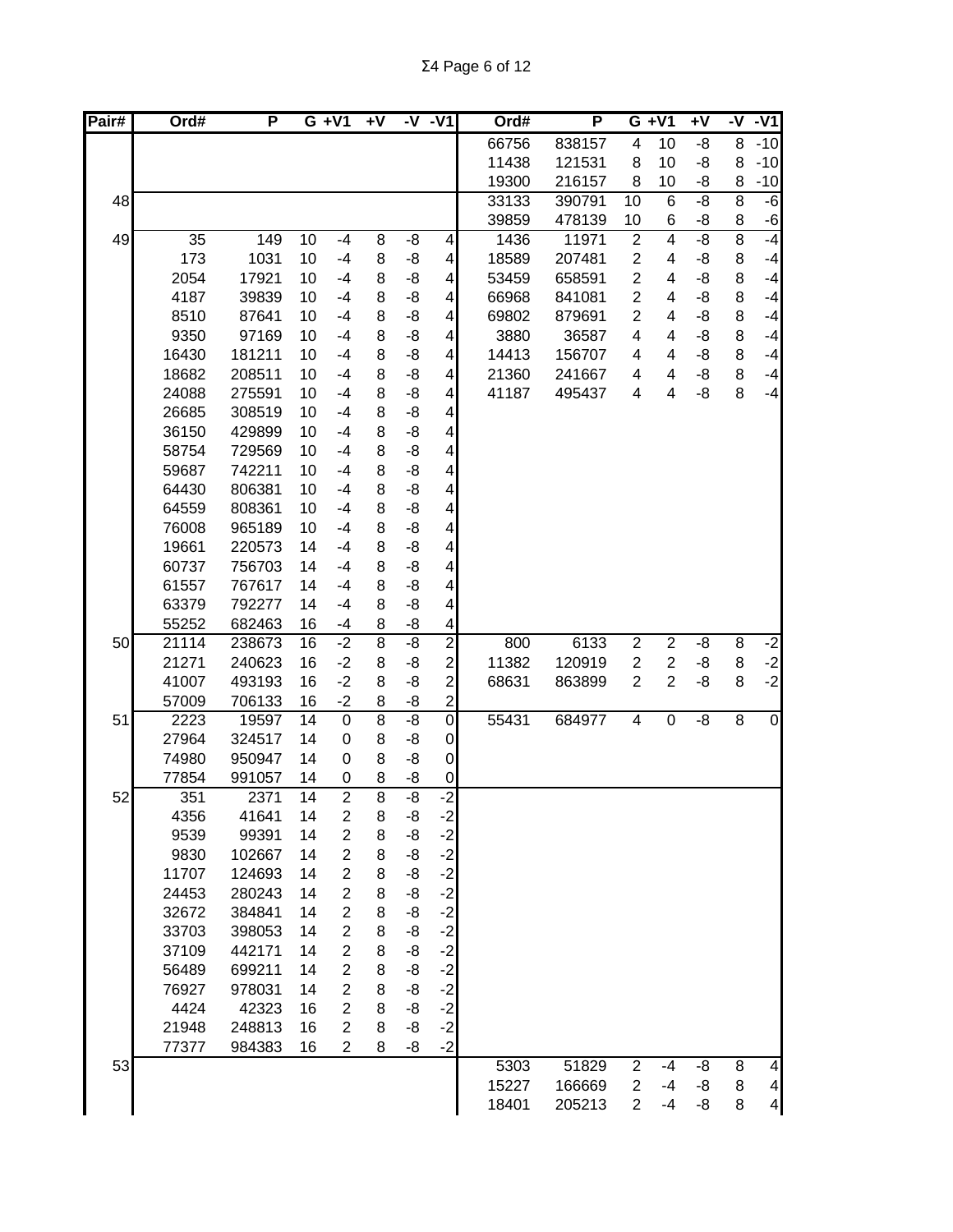| Pair# | Ord#  | P      |                 | $G + V1$                | +٧              |           | $-V - V1$               | Ord#  | P      |                | $G + V1$        | $\overline{+V}$ | -V | $-V1$                   |
|-------|-------|--------|-----------------|-------------------------|-----------------|-----------|-------------------------|-------|--------|----------------|-----------------|-----------------|----|-------------------------|
|       |       |        |                 |                         |                 |           |                         | 25864 | 298213 | $\overline{2}$ | $-4$            | -8              | 8  | $\overline{4}$          |
|       |       |        |                 |                         |                 |           |                         | 76308 | 969433 | 2              | $-4$            | -8              | 8  | $\overline{\mathbf{4}}$ |
| 54    | 6945  | 70099  | 20              | 6                       | 8               | -8        | -6                      |       |        |                |                 |                 |    |                         |
|       | 49047 | 599341 | 20              | 6                       | 8               | -8        | $-6$                    |       |        |                |                 |                 |    |                         |
|       | 46819 | 569983 | 26              | 6                       | 8               | -8        | $-6$                    |       |        |                |                 |                 |    |                         |
| 55    |       |        |                 |                         |                 |           |                         | 33151 | 391021 | $\overline{2}$ | -8              | -8              | 8  | $\bf 8$                 |
|       |       |        |                 |                         |                 |           |                         | 65632 | 822793 | $\overline{2}$ | -8              | -8              | 8  | $\,$ 8 $\,$             |
| 56    | 5874  | 58013  | $\overline{22}$ | 10                      | $\overline{8}$  | -8        | $-10$                   |       |        |                |                 |                 |    |                         |
| 57    |       |        |                 |                         |                 |           |                         | 64342 | 805249 | 8              | $\overline{14}$ | $-10$           | 10 | $-14$                   |
|       |       |        |                 |                         |                 |           |                         | 64564 | 808399 | 8              | 14              | $-10$           | 10 | $-14$                   |
|       |       |        |                 |                         |                 |           |                         | 73246 | 926777 | 10             | 14              | $-10$           | 10 | $-14$                   |
| 58    |       |        |                 |                         |                 |           |                         | 44269 | 535999 | 8              | 12              | $-10$           | 10 | $-12$                   |
| 59    | 70443 | 888427 | 14              | -8                      | 10 <sup>°</sup> | $-10$     | 8                       | 6618  | 66361  | $\overline{2}$ | 8               | $-10$           | 10 | -8                      |
|       | 21419 | 242393 | 16              | -8                      | 10 <sup>°</sup> | $-10$     | 8                       | 47098 | 573511 | $\overline{2}$ | 8               | $-10$           | 10 | -8                      |
|       | 32892 | 387743 | 16              | -8                      | 10 <sup>1</sup> | $-10$     | 8                       | 62745 | 783721 | $\overline{2}$ | 8               | $-10$           | 10 | -8                      |
|       |       |        |                 |                         |                 |           |                         | 71607 | 904681 | $\overline{c}$ | 8               | $-10$           | 10 | $-8$                    |
|       |       |        |                 |                         |                 |           |                         | 37498 | 447197 | 4              | 8               | $-10$           | 10 | -8                      |
|       |       |        |                 |                         |                 |           |                         | 44967 | 545239 | 8              | 8               | $-10$           | 10 | -8                      |
|       |       |        |                 |                         |                 |           |                         | 45265 | 549229 | 8              | 8               | $-10$           | 10 | $\textnormal{-}8$       |
| 60    |       |        |                 |                         |                 |           |                         | 52681 | 648061 | $\overline{2}$ | 6               | $-10$           | 10 | $-6$                    |
|       |       |        |                 |                         |                 |           |                         | 70077 | 883411 | $\overline{c}$ | 6               | $-10$           | 10 | $-6$                    |
|       |       |        |                 |                         |                 |           |                         | 11758 | 125269 | 8              | 6               | $-10$           | 10 | $-6$                    |
| 61    | 435   | 3037   | 14              | $-4$                    | 10              | $-10$     | 4                       | 43286 | 522857 | 4              | 4               | $-10$           | 10 | $-4$                    |
|       | 8380  | 86197  | 14              | $-4$                    | 10 <sup>°</sup> | $-10$     | 4                       | 44136 | 534077 | 4              | 4               | $-10$           | 10 | $-4$                    |
|       | 18138 | 201907 | 14              | $-4$                    | 10              | $-10$     | 4                       |       |        |                |                 |                 |    |                         |
|       | 18818 | 210127 | 14              | $-4$                    | 10              | $-10$     | $\overline{4}$          |       |        |                |                 |                 |    |                         |
|       | 52993 | 652357 | 14              | -4                      | 10              | $-10$     | $\vert 4 \vert$         |       |        |                |                 |                 |    |                         |
| 62    | 4577  | 43987  | 14              | $-2$                    | 10              | $-10$     | $\overline{2}$          | 23977 | 274201 | $\overline{2}$ |                 | $2 - 10$        | 10 | $-2$                    |
|       | 6199  | 61627  | 14              | $-2$                    | 10              | $-10$     | 2                       | 74132 | 939181 | 2              | $\overline{2}$  | $-10$           | 10 | $-2$                    |
|       | 6769  | 67957  | 14              | $-2$                    | 10              | $-10$     | $\overline{\mathbf{c}}$ | 12431 | 133187 | 4              | $\overline{2}$  | $-10$           | 10 | $-2$                    |
|       | 8642  | 89227  | 14              | $-2$                    | 10              | $-10$     | $\overline{c}$          | 45826 | 556727 | 4              | $\overline{2}$  | $-10$           | 10 | $-2$<br>$-2$            |
|       | 49120 | 600307 | 14              | $-2$                    | 10              | $-10$     | $\overline{c}$          | 52308 | 643217 | 4              | $\overline{2}$  | $-10$           | 10 |                         |
|       | 74944 | 950497 | 14              | $-2$                    | 10              | $-10$     | $\overline{c}$          |       |        |                |                 |                 |    |                         |
|       | 4939  | 47933  | 16              | $-2$                    | 10              | $-10$     | $\mathbf{z}$            |       |        |                |                 |                 |    |                         |
|       | 21598 | 244583 | 16              | $-2$                    | 10              | $-10$     | $\overline{2}$          |       |        |                |                 |                 |    |                         |
|       | 51971 | 638453 | 16              | $-2$                    |                 | $10 - 10$ | $\mathbf{2}$            |       |        |                |                 |                 |    |                         |
|       | 52932 | 651503 | 16              | $-2$                    | 10 <sup>1</sup> | $-10$     | $\mathbf{z}$            |       |        |                |                 |                 |    |                         |
|       | 62609 | 781883 | 16              | $-2$                    | 10 <sup>1</sup> | $-10$     | $\mathbf{2}$            |       |        |                |                 |                 |    |                         |
|       | 21533 | 243829 | 20              | $-2$                    | 10 <sup>°</sup> | $-10$     | $\mathbf{2}$            |       |        |                |                 |                 |    |                         |
| 63    | 151   | 877    | 14              | $\sqrt{2}$              | 10              | $-10$     | $-2$                    | 64248 | 804077 | 4              |                 | $-2 - 10$       | 10 | $\mathbf 2$             |
|       | 27045 | 313147 | 14              | $\overline{\mathbf{c}}$ | 10              | $-10$     | $-2$                    |       |        |                |                 |                 |    |                         |
|       | 35904 | 426757 | 14              | $\overline{2}$          | 10              | $-10$     | $-2$                    |       |        |                |                 |                 |    |                         |
|       | 38816 | 464767 | 14              | $\overline{2}$          | 10 <sup>1</sup> | $-10$     | $-2$                    |       |        |                |                 |                 |    |                         |
|       | 48589 | 593227 | 14              | 2                       | 10              | $-10$     | $-2$                    |       |        |                |                 |                 |    |                         |
|       | 63589 | 795097 | 14              | 2                       | 10              | $-10$     | $-2$                    |       |        |                |                 |                 |    |                         |
|       | 39071 | 468049 | 20              | 2                       | 10 <sup>°</sup> | $-10$     | $-2$                    |       |        |                |                 |                 |    |                         |
| 64    | 1323  | 10883  | 16              | 4                       | 10              | $-10$     | -4                      | 34286 | 405767 | 4              |                 | $-4 - 10$       | 10 | $\overline{\mathbf{4}}$ |
|       | 3529  | 32933  | 16              | 4                       | 10              | $-10$     | -4                      |       |        |                |                 |                 |    |                         |
|       | 5056  | 49193  | 16              | 4                       | 10 <sup>1</sup> | $-10$     | $-4$                    |       |        |                |                 |                 |    |                         |
| 65    |       |        |                 |                         |                 |           |                         | 13712 | 148471 | $\overline{2}$ |                 | $-6 - 10$       | 10 | $\,6$                   |
| 66    | 12195 | 130399 | 20              | 8                       |                 | $10 - 10$ | $-8$                    |       |        |                |                 |                 |    |                         |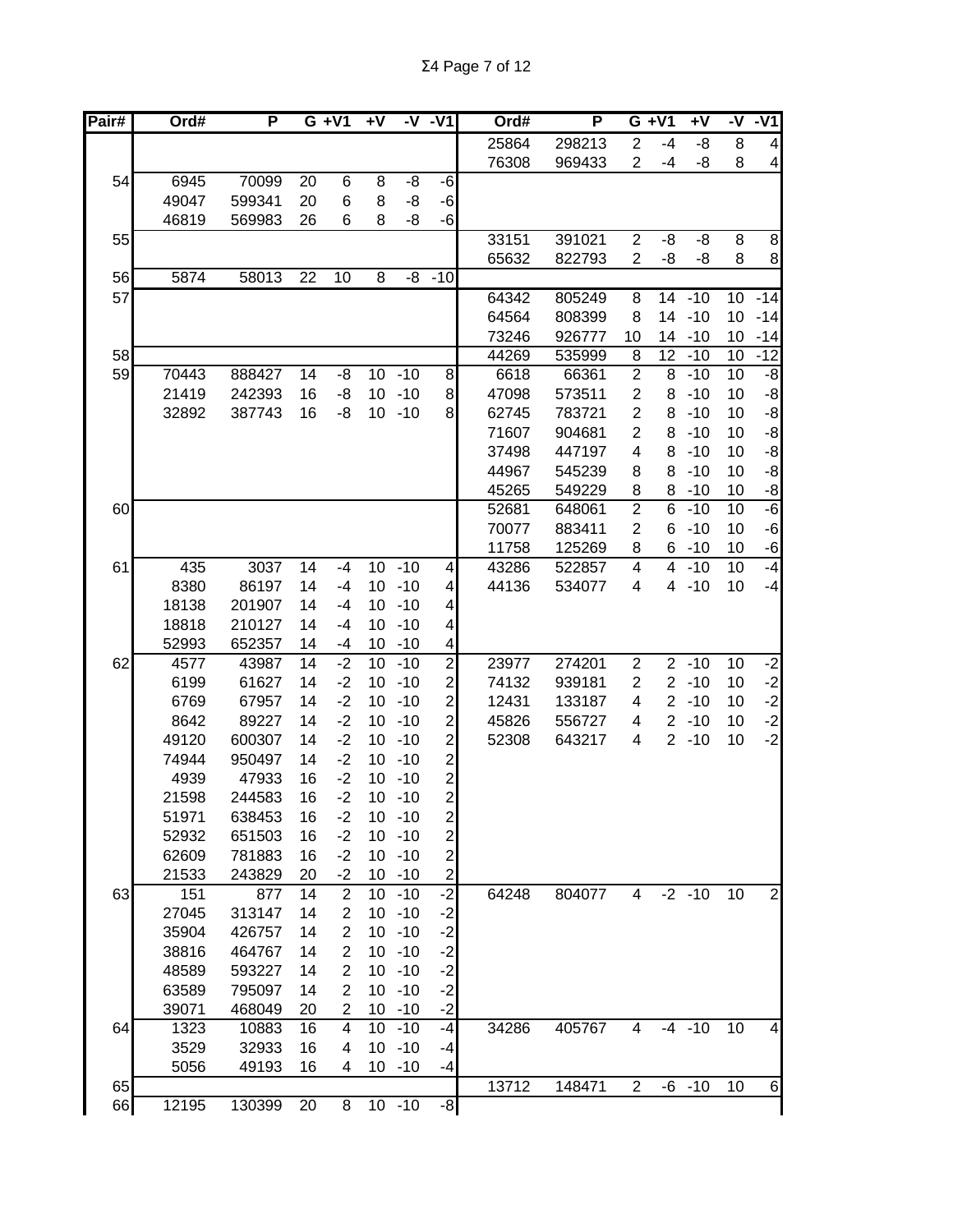| Pair# | Ord#  | P      |                 | $G + V1$       | +V              |           | $-V - V1$               | Ord#           | P                |                     | $G + V1$        | $+V$           |    | $-V - V1$        |
|-------|-------|--------|-----------------|----------------|-----------------|-----------|-------------------------|----------------|------------------|---------------------|-----------------|----------------|----|------------------|
|       | 39672 | 475669 | 20              | 8              | 10 <sup>°</sup> | $-10$     | $-8$                    |                |                  |                     |                 |                |    |                  |
|       | 49942 | 611101 | 20              | 8              | 10              | $-10$     | -8                      |                |                  |                     |                 |                |    |                  |
|       | 51288 | 629371 | 20              | 8              | 10              | $-10$     | -8                      |                |                  |                     |                 |                |    |                  |
|       | 51710 | 634891 | 20              | 8              | 10              | $-10$     | -8                      |                |                  |                     |                 |                |    |                  |
|       | 52338 | 643681 | 20              | 8              | 10              | $-10$     | -8                      |                |                  |                     |                 |                |    |                  |
|       | 65712 | 823819 | 20              | 8              | 10              | $-10$     | -8                      |                |                  |                     |                 |                |    |                  |
| 67    | 75132 | 953023 | 26              | 14             | $\overline{10}$ | $-10$     | $-14$                   |                |                  |                     |                 |                |    |                  |
| 68    | 5927  | 58567  | $\overline{18}$ | $\pmb{0}$      | $\overline{12}$ | $-12$     | $\mathbf 0$             |                |                  |                     |                 |                |    |                  |
|       | 8989  | 93077  | 18              | 0              | 12              | $-12$     | $\overline{0}$          |                |                  |                     |                 |                |    |                  |
|       | 21486 | 243227 | 18              | 0              | 12 <sub>2</sub> | $-12$     | $\overline{0}$          |                |                  |                     |                 |                |    |                  |
|       | 37190 | 443147 | 18              | 0              | 12              | $-12$     | $\overline{0}$          |                |                  |                     |                 |                |    |                  |
|       | 38610 | 462097 | 18              | 0              | 12              | $-12$     | $\mathbf 0$             |                |                  |                     |                 |                |    |                  |
|       | 50070 | 612841 | 18              | 0              | 12              | $-12$     | $\mathbf 0$             |                |                  |                     |                 |                |    |                  |
|       | 72006 | 909761 | 18              | 0              | 12              | $-12$     | $\mathbf 0$             |                |                  |                     |                 |                |    |                  |
|       | 73262 | 927001 | 18              | 0              |                 | $12 - 12$ | $\pmb{0}$               |                |                  |                     |                 |                |    |                  |
| 69    |       |        |                 |                |                 |           |                         | 42020          | 506393           | $\overline{12}$     | $\overline{18}$ | $-12$          |    | $12 - 18$        |
| 70    | 7878  | 80489  | $\overline{16}$ | $-20$          | $\overline{14}$ | $-14$     | $\overline{20}$         |                |                  |                     |                 |                |    |                  |
|       | 25909 | 298817 | 16              | $-20$          | 14              | $-14$     | 20                      |                |                  |                     |                 |                |    |                  |
|       | 65890 | 826169 | 16              | $-20$          |                 | 14 - 14   | 20                      |                |                  |                     |                 |                |    |                  |
| 71    | 43693 | 528217 | 20              | $-18$          | 14              | $-14$     | 18                      |                |                  |                     |                 |                |    |                  |
| 72    | 26768 | 309539 | 16              | $-16$          | 14              | $-14$     | 16                      | 13507          | 145991           | 4                   | 16              | $-14$          | 14 | $-16$            |
|       | 75732 | 961547 | 16              | $-16$          | 14              | $-14$     | 16                      | 14945          | 163151           | 4                   | 16              | $-14$          | 14 | $-16$            |
|       |       |        |                 |                |                 |           |                         | 17697          | 196523           | 4                   | 16              | $-14$          |    | 14 - 16          |
|       |       |        |                 |                |                 |           |                         | 75513          | 958523           | 4                   | 16              | $-14$          | 14 | $-16$            |
|       | 2478  | 22109  |                 | $16 - 10$      | 14              | $-14$     |                         | 33946          | 401209           | 8<br>$\overline{2}$ | 16<br>10        | $-14$<br>$-14$ | 14 | 14 - 16<br>$-10$ |
| 73    | 16495 | 182027 | 16              | $-10$          | 14              | $-14$     | 10<br>10                | 32097<br>33100 | 377371<br>390391 | 2                   | 10              | $-14$          | 14 | $-10$            |
|       | 35189 | 417509 | 16              | $-10$          | 14              | $-14$     | 10                      | 4999           | 48593            | 4                   | 10              | $-14$          | 14 | $-10$            |
|       | 45206 | 548519 |                 | $16 - 10$      | 14              | $-14$     | 10                      | 20017          | 224951           | 4                   | 10              | $-14$          | 14 | $-10$            |
|       |       |        |                 |                |                 |           |                         | 74210          | 940301           | 4                   | 10              | $-14$          |    | 14 -10           |
| 74    | 9497  | 98927  | 16              | -8             | 14              | $-14$     | 8                       |                |                  |                     |                 |                |    |                  |
|       | 10407 | 109469 | 16              | -8             |                 | 14 - 14   | 8                       |                |                  |                     |                 |                |    |                  |
|       | 25974 | 299699 | 16              | -8             |                 | 14 - 14   | 8                       |                |                  |                     |                 |                |    |                  |
|       | 34030 | 402359 | 16              | -8             |                 | $14 - 14$ | 8                       |                |                  |                     |                 |                |    |                  |
|       | 37477 | 446909 | 16              | -8             |                 | 14 - 14   | 8                       |                |                  |                     |                 |                |    |                  |
|       | 46865 | 570527 | 16              | -8             |                 | $14 - 14$ | 8                       |                |                  |                     |                 |                |    |                  |
|       | 48208 | 587987 | 16              | -8             |                 | $14 - 14$ | 8                       |                |                  |                     |                 |                |    |                  |
|       | 67059 | 842339 | 16              | -8             |                 | $14 - 14$ | 8                       |                |                  |                     |                 |                |    |                  |
|       | 71972 | 909317 | 16              | -8             |                 | $14 - 14$ | 8                       |                |                  |                     |                 |                |    |                  |
| 75    | 22816 | 259717 | 20              | $-4$           |                 | $14 - 14$ | $\overline{\mathbf{4}}$ | 27610          | 320011           | 2                   |                 | $4 - 14$       | 14 | $-4$             |
|       | 26526 | 306457 | 20              | $-4$           |                 | $14 - 14$ | 4                       |                |                  |                     |                 |                |    |                  |
|       | 50165 | 614093 | 22              | -4             |                 | $14 - 14$ | 4                       |                |                  |                     |                 |                |    |                  |
| 76    |       |        |                 |                |                 |           |                         | 12354          | 132331           | $\overline{c}$      |                 | $2 - 14$       | 14 | $\frac{-2}{2}$   |
| 77    | 1036  | 8263   | 20              | 2              |                 | $14 - 14$ | $-2$                    | 38897          | 465743           | 4                   |                 | $-2$ -14       | 14 |                  |
|       | 31956 | 375553 | 20              | $\overline{2}$ |                 | $14 - 14$ | $-2$                    |                |                  |                     |                 |                |    |                  |
|       | 44777 | 542713 | 20              | $\overline{2}$ | 14              | $-14$     | $-2$                    |                |                  |                     |                 |                |    |                  |
|       | 11573 | 123113 | 22              | 2              | 14              | $-14$     | $-2$                    |                |                  |                     |                 |                |    |                  |
|       | 27858 | 323123 | 22              | 2              |                 | $14 - 14$ | $-2$                    |                |                  |                     |                 |                |    |                  |
|       | 63017 | 787469 | 22              | 2              | 14              | $-14$     | $-2$                    |                |                  |                     |                 |                |    |                  |
|       | 11071 | 117307 | 26              | 2              |                 | $14 - 14$ | $-2$                    |                |                  |                     |                 |                |    |                  |
| 78    | 32483 | 382541 | 22              | 4              |                 | $14 - 14$ | $-4$                    |                |                  |                     |                 |                |    |                  |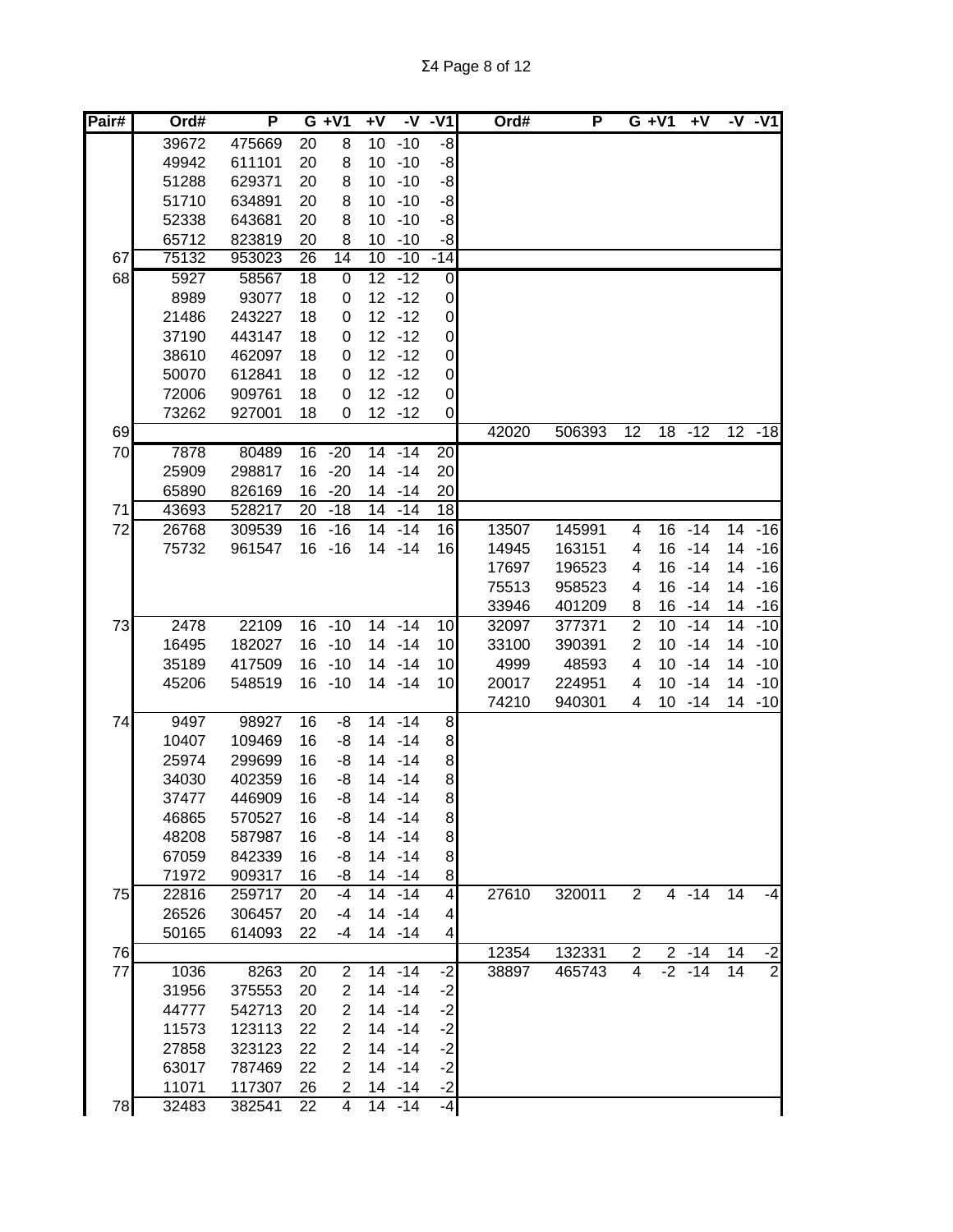| Pair# | Ord#  | P      |    | $G + V1$        | +V |           | $-V - V1$               | Ord#  | P      |                  | $G + V1$        | $+V$     |    | $-V - V1$ |
|-------|-------|--------|----|-----------------|----|-----------|-------------------------|-------|--------|------------------|-----------------|----------|----|-----------|
|       | 47316 | 576461 | 22 | 4               | 14 | $-14$     | -4                      |       |        |                  |                 |          |    |           |
|       | 60383 | 751901 | 22 | 4               | 14 | $-14$     | $-4$                    |       |        |                  |                 |          |    |           |
| 79    | 39100 | 468421 | 32 | 6               | 14 | $-14$     | -6                      |       |        |                  |                 |          |    |           |
| 80    | 29322 | 341729 | 28 | 8               | 14 | $-14$     | -8                      |       |        |                  |                 |          |    |           |
| 81    | 14592 | 158909 | 28 | 10              | 14 | $-14$     | $-10$                   |       |        |                  |                 |          |    |           |
|       | 33318 | 393059 | 28 | 10              | 14 | -14       | $-10$                   |       |        |                  |                 |          |    |           |
| 82    | 22830 | 259907 | 40 | $\overline{22}$ | 14 | $-14$     | $-22$                   |       |        |                  |                 |          |    |           |
| 83    |       |        |    |                 |    |           |                         | 43227 | 522127 | 14               | $\overline{26}$ | $-16$    | 16 | $-26$     |
| 84    |       |        |    |                 |    |           |                         | 39934 | 478999 | 8                | 20              | $-16$    | 16 | $-20$     |
| 85    |       |        |    |                 |    |           |                         | 8520  | 87721  | $\overline{2}$   | 14              | $-16$    | 16 | $-14$     |
|       |       |        |    |                 |    |           |                         | 60677 | 755791 | $\overline{2}$   | 14              | $-16$    | 16 | $-14$     |
|       |       |        |    |                 |    |           |                         | 7306  | 74051  | 4                | 14              | $-16$    | 16 | $-14$     |
|       |       |        |    |                 |    |           |                         | 55308 | 683381 | 4                |                 | 14 - 16  | 16 | $-14$     |
| 86    |       |        |    |                 |    |           |                         | 27618 | 320083 | $\boldsymbol{2}$ | 12              | $-16$    | 16 | $-12$     |
| 87    |       |        |    |                 |    |           |                         | 67934 | 854387 | 4                | 10              | $-16$    | 16 | $-10$     |
|       |       |        |    |                 |    |           |                         | 77386 | 984461 | 4                | 10              | $-16$    | 16 | $-10$     |
| 88    | 25374 | 291853 | 20 | -8              | 16 | $-16$     | 8                       | 5804  | 57223  | $\overline{2}$   | 8               | $-16$    | 16 | $-8$      |
|       | 62735 | 783641 | 22 | -8              | 16 | $-16$     | 8                       | 49103 | 600073 | $\overline{2}$   | 8               | $-16$    | 16 | -8        |
| 89    | 46420 | 564643 | 26 | $-4$            | 16 | $-16$     | $\overline{\mathbf{4}}$ |       |        |                  |                 |          |    |           |
| 90    | 2548  | 22807  | 20 | $-2$            | 16 | $-16$     | $\overline{2}$          | 17951 | 199603 | $\overline{2}$   |                 | $2 - 16$ | 16 | $-2$      |
|       | 43986 | 532183 | 20 | $-2$            | 16 | $-16$     | $\overline{\mathbf{c}}$ | 45292 | 549589 | $\overline{2}$   |                 | $2 - 16$ | 16 | $-2$      |
|       | 54471 | 672127 | 20 | $-2$            | 16 | $-16$     | $\overline{c}$          |       |        |                  |                 |          |    |           |
|       | 58343 | 723997 | 20 | $-2$            | 16 | $-16$     | $\overline{c}$          |       |        |                  |                 |          |    |           |
| 91    | 6366  | 63521  | 22 | $\mathbf 0$     | 16 | $-16$     | $\overline{0}$          |       |        |                  |                 |          |    |           |
|       | 51662 | 634301 | 22 | 0               | 16 | $-16$     | $\overline{0}$          |       |        |                  |                 |          |    |           |
|       | 57125 | 707711 | 22 | 0               | 16 | $-16$     | $\overline{0}$          |       |        |                  |                 |          |    |           |
|       | 73585 | 931691 | 34 | 0               | 16 | $-16$     | $\boldsymbol{0}$        |       |        |                  |                 |          |    |           |
| 92    | 1278  | 10453  | 20 | $\overline{2}$  | 16 | $-16$     | ر.<br>د                 |       |        |                  |                 |          |    |           |
|       | 4921  | 47737  | 20 | $\overline{2}$  | 16 | $-16$     | $-2$                    |       |        |                  |                 |          |    |           |
|       | 22327 | 253633 | 20 | $\overline{2}$  | 16 | $-16$     | $-2$                    |       |        |                  |                 |          |    |           |
|       | 40010 | 480043 | 20 | $\overline{2}$  | 16 | $-16$     | $-2$                    |       |        |                  |                 |          |    |           |
|       | 56574 | 700387 | 20 | 2               | 16 | $-16$     | $-2$                    |       |        |                  |                 |          |    |           |
| 93    | 722   | 5471   | 22 | 4               | 16 | $-16$     | -4                      |       |        |                  |                 |          |    |           |
|       | 1626  | 13751  | 22 | 4               | 16 | $-16$     | -4                      |       |        |                  |                 |          |    |           |
|       | 3806  | 35831  | 22 | 4               | 16 | $-16$     | $-4$                    |       |        |                  |                 |          |    |           |
|       | 4788  | 46301  | 22 | 4               |    | 16 - 16   | -4                      |       |        |                  |                 |          |    |           |
|       | 66195 | 830441 | 22 | 4               | 16 | $-16$     | $-4$                    |       |        |                  |                 |          |    |           |
|       | 9230  | 95773  | 26 | 4               | 16 | $-16$     | $-4$                    |       |        |                  |                 |          |    |           |
|       | 12839 | 137983 | 26 | 4               | 16 | $-16$     | $-4$                    |       |        |                  |                 |          |    |           |
|       | 40481 | 486433 | 26 | 4               | 16 | $-16$     | $-4$                    |       |        |                  |                 |          |    |           |
|       | 40904 | 491773 | 26 | 4               | 16 | $-16$     | -4                      |       |        |                  |                 |          |    |           |
|       | 44657 | 541181 | 28 | 4               | 16 | $-16$     | $-4$                    |       |        |                  |                 |          |    |           |
| 94    | 10410 | 109507 | 26 | 8               | 16 | $-16$     | -8                      |       |        |                  |                 |          |    |           |
|       | 57281 | 709729 | 26 | 8               | 16 | $-16$     | -8                      |       |        |                  |                 |          |    |           |
| 95    | 32386 | 381209 | 28 | 10              | 16 | $-16$     | $-10$                   |       |        |                  |                 |          |    |           |
|       | 43135 | 521009 | 28 | 10              | 16 | $-16$     | $-10$                   |       |        |                  |                 |          |    |           |
|       | 74729 | 947483 | 34 | 10              |    | $16 - 16$ | $-10$                   |       |        |                  |                 |          |    |           |
| 96    | 58761 | 729637 | 24 | 0               |    | $18 - 18$ | $\mathbf 0$             |       |        |                  |                 |          |    |           |
|       | 63214 | 790087 | 24 | 0               |    | $18 - 18$ | $\overline{0}$          |       |        |                  |                 |          |    |           |
|       | 59766 | 743251 | 30 | 6               |    | $18 - 18$ | $-6$                    |       |        |                  |                 |          |    |           |
| 97    |       |        |    |                 |    |           |                         | 41418 | 498497 | 4                | $\overline{22}$ | $-20$    |    | $20 - 22$ |
|       |       |        |    |                 |    |           |                         |       |        |                  |                 |          |    |           |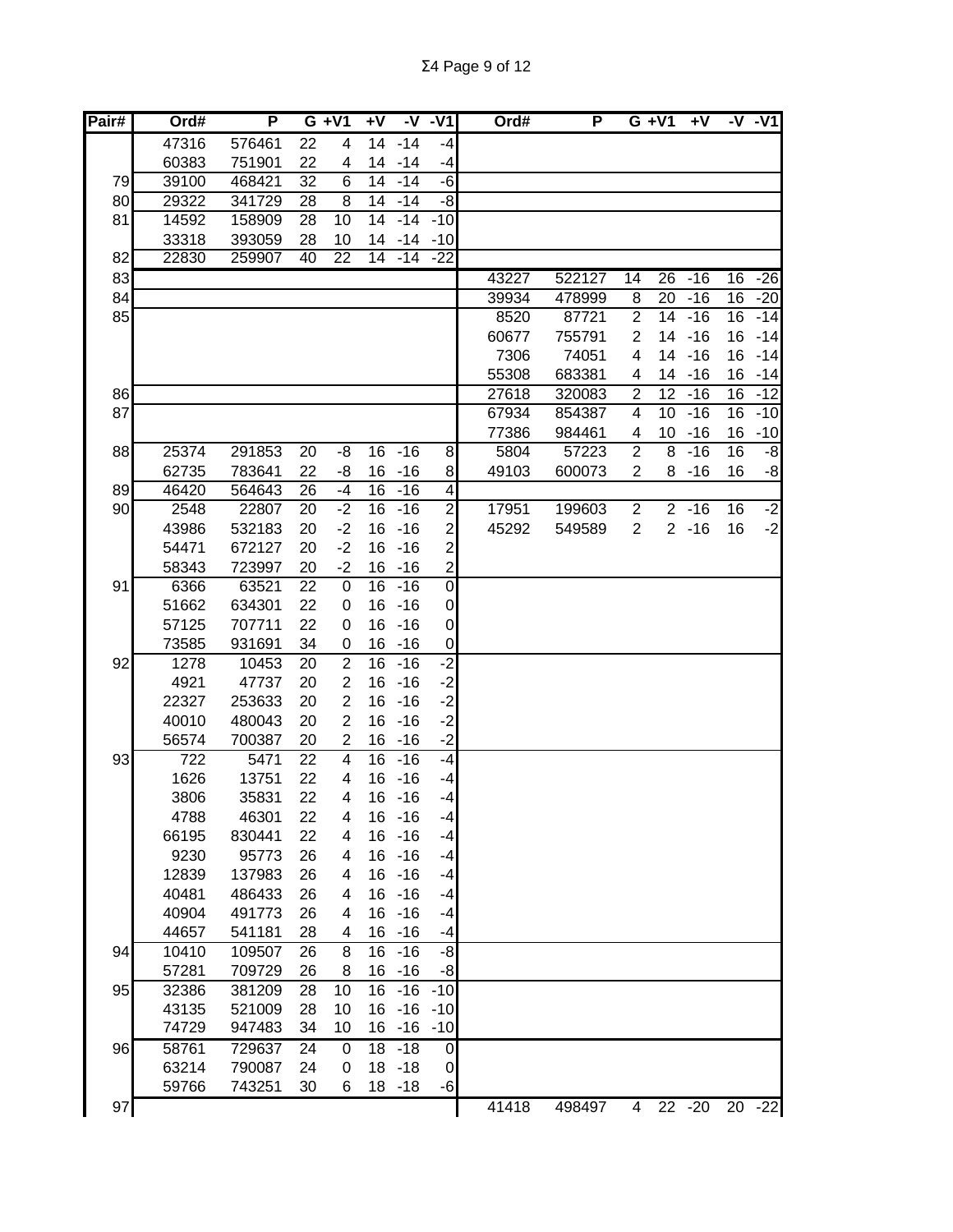| Pair# | Ord#  | P      | $G + V1$        |                         | +V              |           | -V -V1           | Ord#  | P      |                | $G + V1$        | $+V$   |                 | $-\nabla -v$ 1 |
|-------|-------|--------|-----------------|-------------------------|-----------------|-----------|------------------|-------|--------|----------------|-----------------|--------|-----------------|----------------|
|       |       |        |                 |                         |                 |           |                  | 43763 | 529157 | 4              | 22              | $-20$  | 20              | $-22$          |
| 98    |       |        |                 |                         |                 |           |                  | 17806 | 197807 | 4              | 18              | $-20$  | 20              | $-18$          |
| 99    |       |        |                 |                         |                 |           |                  | 2250  | 19891  | $\overline{2}$ | 16              | $-20$  | 20              | $-16$          |
|       |       |        |                 |                         |                 |           |                  | 49846 | 609781 | $\overline{2}$ | 16              | $-20$  | 20              | $-16$          |
|       |       |        |                 |                         |                 |           |                  | 76943 | 978181 | $\overline{2}$ | 16              | $-20$  | 20              | $-16$          |
|       |       |        |                 |                         |                 |           |                  | 68436 | 861167 | 4              | 16              | $-20$  | 20              | $-16$          |
| 100   | 28431 | 330311 | 22              | $-14$                   | 20              | $-20$     | 14               |       |        |                |                 |        |                 |                |
| 101   | 40843 | 490991 | 22              | -8                      | 20              | $-20$     | 8                | 73057 | 924361 | $\overline{2}$ | 8               | $-20$  | 20              | -8             |
| 102   | 41474 | 499181 | 22              | $-4$                    | 20              | $-20$     | $\vert 4 \vert$  |       |        |                |                 |        |                 |                |
|       | 16255 | 179083 | 26              | -4                      | 20              | $-20$     | $\overline{4}$   |       |        |                |                 |        |                 |                |
|       | 33777 | 398969 | 28              | $-4$                    | 20              | $-20$     | $\overline{4}$   |       |        |                |                 |        |                 |                |
| 103   | 1171  | 9461   | 22              | $-2$                    | 20              | $-20$     | $\overline{2}$   |       |        |                |                 |        |                 |                |
|       | 13089 | 140891 | 22              | $-2$                    | 20              | $-20$     | $\mathbf{z}$     |       |        |                |                 |        |                 |                |
|       | 31261 | 366461 | 22              | $-2$                    | 20              | $-20$     | $\mathbf{2}$     |       |        |                |                 |        |                 |                |
|       | 51249 | 628781 | 22              | $-2$                    | 20              | $-20$     | $\mathbf{2}$     |       |        |                |                 |        |                 |                |
|       | 71816 | 907391 | 22              | $-2$                    | 20              | $-20$     | $\mathbf{2}$     |       |        |                |                 |        |                 |                |
|       | 74019 | 937661 | 22              | $-2$                    | 20              | $-20$     | $\mathbf{2}$     |       |        |                |                 |        |                 |                |
|       | 75653 | 960521 | 22              | $-2$                    | 20              | $-20$     | $\mathbf{Z}$     |       |        |                |                 |        |                 |                |
|       | 61406 | 765613 | 26              | $\overline{2}$          | 20              | $-20$     | $-2$             |       |        |                |                 |        |                 |                |
|       | 65830 | 825389 | 28              | $\overline{\mathbf{c}}$ | 20              | $-20$     | $-2$             |       |        |                |                 |        |                 |                |
| 104   | 4169  | 39659  | $\overline{28}$ | $\overline{4}$          | 20              | $-20$     | -4               |       |        |                |                 |        |                 |                |
| 105   |       |        |                 |                         |                 |           |                  | 60554 | 754183 | $\overline{2}$ | $\overline{20}$ | $-22$  | $\overline{22}$ | $-20$          |
|       |       |        |                 |                         |                 |           |                  | 67072 | 842449 | $\overline{2}$ | 20              | $-22$  | 22              | $-20$          |
| 106   | 28728 | 334127 | 28              | $-18$                   | 22              | $-22$     | 18               | 56534 | 699793 | $\overline{2}$ | $\overline{18}$ | $-22$  | 22              | $-18$          |
| 107   |       |        |                 |                         |                 |           |                  | 42766 | 516323 | 4              | 16              | $-22$  | 22              | $-16$          |
| 108   |       |        |                 |                         |                 |           |                  | 36645 | 435949 | $\overline{2}$ | 14              | $-22$  | 22              | $-14$          |
|       |       |        |                 |                         |                 |           |                  | 74028 | 937751 | 4              |                 | 14 -22 |                 | $22 - 14$      |
| 109   | 6419  | 64063  | 26              | $-10$                   | 22              | $-22$     | 10               |       |        |                |                 |        |                 |                |
|       | 6527  | 65353  | 26              | $-10$                   | 22              | $-22$     | 10               |       |        |                |                 |        |                 |                |
| 110   | 54990 | 679153 | 26              | -8                      | 22              | $-22$     | $\infty$         |       |        |                |                 |        |                 |                |
|       | 12822 | 137771 | 28              | -8                      |                 | $22 - 22$ | 8                |       |        |                |                 |        |                 |                |
|       | 22954 | 261557 | 28              | -8                      | 22              | $-22$     | 8 <sup>1</sup>   |       |        |                |                 |        |                 |                |
|       | 25096 | 288461 | 28              | -8                      | 22              | $-22$     | 8                |       |        |                |                 |        |                 |                |
|       | 72735 | 920011 | 32              | -8                      | 22              | $-22$     | $\bf{8}$         |       |        |                |                 |        |                 |                |
| 111   | 44364 | 537067 | 26              | $-4$                    | 22              | $-22$     | $\overline{4}$   |       |        |                |                 |        |                 |                |
|       | 57346 | 710557 | 26              | -4                      |                 | $22 - 22$ | $\overline{4}$   |       |        |                |                 |        |                 |                |
|       | 57796 | 716659 | 26              | $-4$                    | 22              | $-22$     | $\overline{4}$   |       |        |                |                 |        |                 |                |
|       | 60711 | 756319 | 26              | $-4$                    |                 | $22 - 22$ | $\vert 4 \vert$  |       |        |                |                 |        |                 |                |
|       | 72984 | 923437 | 26              | $-4$                    |                 | $22 - 22$ | $\vert 4 \vert$  |       |        |                |                 |        |                 |                |
|       | 72993 | 923539 | 26              | $-4$                    | 22              | $-22$     | 4                |       |        |                |                 |        |                 |                |
|       | 19255 | 215563 | 32              | -4                      | 22              | $-22$     | 4                |       |        |                |                 |        |                 |                |
| 112   | 66461 | 833923 | 26              | $-2$                    | 22              | $-22$     | $\overline{c}$   |       |        |                |                 |        |                 |                |
| 113   | 69730 | 878777 | 28              | 0                       | 22              | $-22$     | $\boldsymbol{0}$ |       |        |                |                 |        |                 |                |
| 114   | 9525  | 99223  | 32              | $\overline{c}$          | 22              | $-22$     | $-2$             |       |        |                |                 |        |                 |                |
|       | 23012 | 262303 | 32              | 2                       | 22              | $-22$     | $-2$             |       |        |                |                 |        |                 |                |
|       | 50358 | 616579 | 32              | 2                       | 22              | $-22$     | $-2$             |       |        |                |                 |        |                 |                |
| 115   | 61742 | 770101 | 32              | 8                       | 22              | $-22$     | $-8$             |       |        |                |                 |        |                 |                |
| 116   | 44261 | 535919 | 40              | 16                      | 22              | $-22$     | $-16$            |       |        |                |                 |        |                 |                |
| 117   | 18021 | 200437 | 30              | $-12$                   | $\overline{24}$ | -24       | 12               |       |        |                |                 |        |                 |                |
| 118   |       |        |                 |                         |                 |           |                  | 1650  | 13967  | 4              | 28              | $-26$  | 26              | $-28$          |
| 119   |       |        |                 |                         |                 |           |                  | 7844  | 80111  | 4              | 24              | $-26$  | 26              | $-24$          |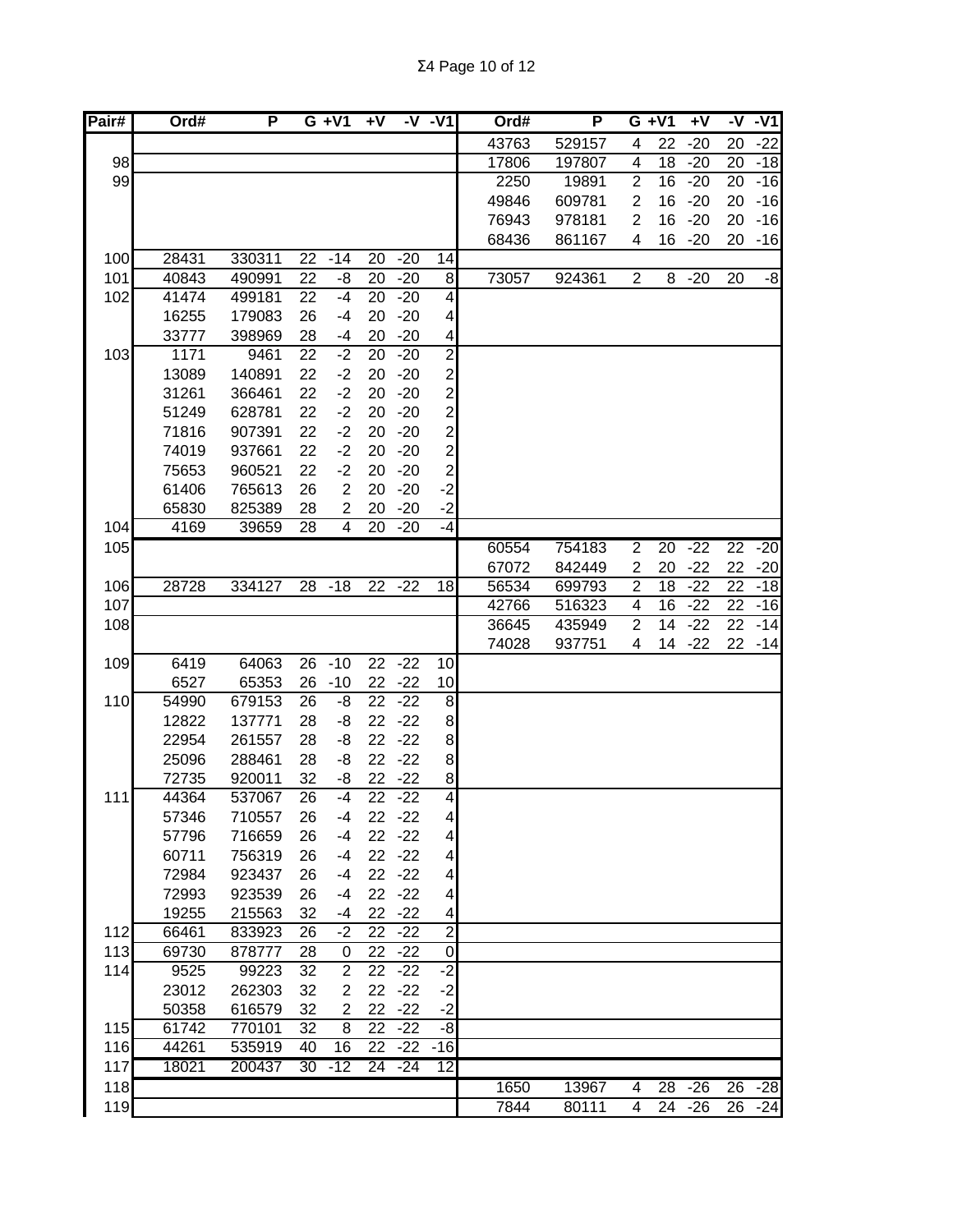| Pair# | Ord#  | P      |                 | $G + V1$                | $+V$            |           | $-V - V1$               | Ord#  | P      |                | $G + V1$ | $+V$  | -V              | $-V1$ |
|-------|-------|--------|-----------------|-------------------------|-----------------|-----------|-------------------------|-------|--------|----------------|----------|-------|-----------------|-------|
| 120   |       |        |                 |                         |                 |           |                         | 58735 | 729331 | $\overline{2}$ | 20       | $-26$ | 26              | $-20$ |
| 121   | 47719 | 581729 | 28              | $-10$                   | 26              | $-26$     | 10                      |       |        |                |          |       |                 |       |
|       | 58551 | 726839 | 28              | $-10$                   | 26              | $-26$     | 10                      |       |        |                |          |       |                 |       |
|       | 19303 | 216211 | 32              | $-10$                   | 26              | $-26$     | 10                      |       |        |                |          |       |                 |       |
| 122   | 5704  | 56237  | 28              | -8                      | 26              | $-26$     | 8                       |       |        |                |          |       |                 |       |
|       | 10383 | 109199 | 28              | -8                      | 26              | $-26$     | 8                       |       |        |                |          |       |                 |       |
|       | 75275 | 955091 | 28              | -8                      | 26              | $-26$     | 8                       |       |        |                |          |       |                 |       |
| 123   | 1117  | 8999   | 28              | $-4$                    | 26              | $-26$     | $\overline{4}$          |       |        |                |          |       |                 |       |
|       | 51691 | 634679 | 28              | $-4$                    | 26              | $-26$     | $\overline{\mathbf{4}}$ |       |        |                |          |       |                 |       |
|       | 71931 | 908849 | 28              | $-4$                    | 26              | $-26$     | $\overline{\mathbf{4}}$ |       |        |                |          |       |                 |       |
|       | 74917 | 950149 | 38              | $-4$                    | 26              | $-26$     | $\overline{4}$          |       |        |                |          |       |                 |       |
| 124   | 8087  | 82757  | 28              | $-2$                    | 26              | $-26$     | $\overline{2}$          |       |        |                |          |       |                 |       |
|       | 32978 | 388931 | 28              | $-2$                    | 26              | $-26$     | $\overline{2}$          |       |        |                |          |       |                 |       |
|       | 35279 | 418631 | 28              | $-2$                    | 26              | $-26$     | $\overline{2}$          |       |        |                |          |       |                 |       |
| 125   | 29560 | 344791 | 32              | $\overline{2}$          | 26              | $-26$     | $-2$                    |       |        |                |          |       |                 |       |
|       | 33079 | 390151 | 32              | $\overline{\mathbf{c}}$ | 26              | $-26$     | $-2$                    |       |        |                |          |       |                 |       |
| 126   | 6455  | 64553  | 40              | 4                       | 26              | $-26$     | $-4$                    |       |        |                |          |       |                 |       |
| 127   | 35971 | 427579 | 38              | 6                       | 26              | $-26$     | $-6$                    |       |        |                |          |       |                 |       |
| 128   | 62916 | 786001 | 38              | 8                       | 26              | $-26$     | $-8$                    |       |        |                |          |       |                 |       |
|       | 39148 | 468953 | 40              | 8                       | 26              | $-26$     | $-8$                    |       |        |                |          |       |                 |       |
| 129   |       |        |                 |                         |                 |           |                         | 8757  | 90439  | $\overline{2}$ | 26       | $-28$ | $\overline{28}$ | $-26$ |
| 130   |       |        |                 |                         |                 |           |                         | 44049 | 532951 | $\overline{2}$ | 18       | $-28$ | 28              | $-18$ |
| 131   | 3506  | 32687  | 34              | -8                      | 28              | $-28$     | 8                       |       |        |                |          |       |                 |       |
|       | 6132  | 60859  | 38              | -8                      | 28              | $-28$     | $\bf{8}$                |       |        |                |          |       |                 |       |
| 132   | 67534 | 848839 | 32              | $-2$                    | 28              | $-28$     | $\overline{2}$          |       |        |                |          |       |                 |       |
|       | 75828 | 962779 | 32              | $-2$                    | 28              | $-28$     | $\mathbf{2}$            |       |        |                |          |       |                 |       |
| 133   | 7258  | 73517  | $\overline{34}$ | $\boldsymbol{0}$        | 28              | $-28$     | $\overline{0}$          |       |        |                |          |       |                 |       |
| 134   | 9797  | 102293 | 34              | $\overline{\mathbf{4}}$ | 28              | $-28$     | $-4$                    |       |        |                |          |       |                 |       |
|       | 35762 | 424811 | 34              | 4                       | 28              | $-28$     | $-4$                    |       |        |                |          |       |                 |       |
|       | 56982 | 705821 | 34              | 4                       | 28              | $-28$     | $-4$                    |       |        |                |          |       |                 |       |
|       | 66367 | 832673 | 34              | 4                       | 28              | $-28$     | $-4$                    |       |        |                |          |       |                 |       |
|       | 66752 | 838133 | 34              | 4                       | 28              | $-28$     | $-4$                    |       |        |                |          |       |                 |       |
| 135   | 47879 | 583841 | 40              | $\overline{6}$          | 28              | $-28$     | $-6$                    |       |        |                |          |       |                 |       |
|       | 58471 | 725789 | 40              | 6                       | 28              | $-28$     | $-6$                    |       |        |                |          |       |                 |       |
| 136   | 9856  | 103043 | 36              | $-12$                   | 30              | $-30$     | 12                      |       |        |                |          |       |                 |       |
| 137   | 17368 | 192497 | 34              | $-28$                   | 32              | $-32$     | 28                      |       |        |                |          |       |                 |       |
| 138   | 10318 | 108497 | 34              | $-2$                    | 32              | $-32$     | $\overline{c}$          |       |        |                |          |       |                 |       |
|       | 24251 | 277637 | 34              | $-2$                    |                 | $32 - 32$ | $\mathbf{2}$            |       |        |                |          |       |                 |       |
|       | 42873 | 517547 | 34              | $-2$                    | 32              | $-32$     | $\mathbf{2}$            |       |        |                |          |       |                 |       |
|       | 71368 | 901247 | 34              | $-2$                    | 32              | $-32$     | $\mathbf{2}$            |       |        |                |          |       |                 |       |
|       | 18042 | 200771 | 40              | $-2$                    | 32              | $-32$     | $\mathbf{z}$            |       |        |                |          |       |                 |       |
| 139   | 76388 | 970537 | 44              | 0                       | 32              | $-32$     | $\overline{0}$          |       |        |                |          |       |                 |       |
| 140   | 39877 | 478391 | 40              | 4                       | 32              | $-32$     | -4                      |       |        |                |          |       |                 |       |
| 141   | 45665 | 554569 | 38              | $-20$                   | 34              | $-34$     | $\overline{20}$         |       |        |                |          |       |                 |       |
| 142   | 34323 | 406309 | 38              | $-10$                   | 34              | $-34$     | 10                      |       |        |                |          |       |                 |       |
| 143   | 35594 | 422749 | 38              | $-2$                    | 34              | $-34$     | $\overline{2}$          |       |        |                |          |       |                 |       |
|       | 46248 | 562399 | 38              | $-2$                    | 34              | $-34$     | $\overline{\mathbf{c}}$ |       |        |                |          |       |                 |       |
|       | 70362 | 887377 | 44              | $-2$                    | 34              | $-34$     | $\overline{c}$          |       |        |                |          |       |                 |       |
| 144   | 27039 | 313081 | 44              | $-16$                   | $\overline{38}$ | $-38$     | $\overline{6}$          |       |        |                |          |       |                 |       |
| 145   | 15234 | 166781 | 40              | $-14$                   | 38              | $-38$     | 14                      |       |        |                |          |       |                 |       |
| 146   | 11535 | 122651 | 40              | -8                      | 38              | $-38$     | 8                       |       |        |                |          |       |                 |       |